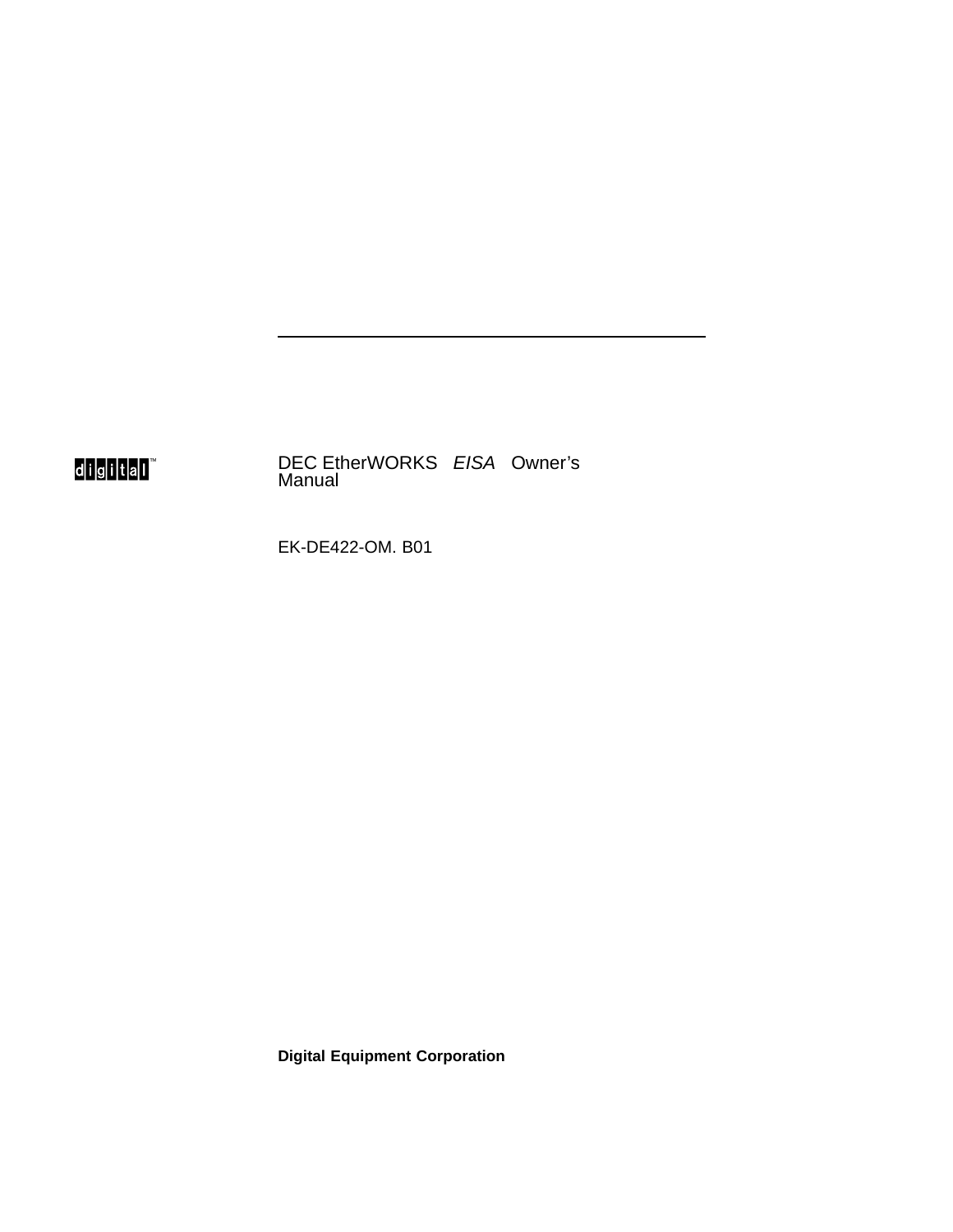FCC ID: AO9-DE422

**FCC NOTICE:** This device complies with Part 15 of the FCC Rules. Operation is subject to the following conditions: (1) this device may not cause harmful interference, and (2) this device must accept any interference received, including interference that may cause undesired operation.

NOTE: This equipment has been tested and found to comply with the limits for a Class B digital device, pursuant to Part 15 of the FCC rules. These limits are designed to provide reasonable protection against harmful interference in a residential installation.

Any changes or modifications made to this equipment may void the user's authority to operate this equipment.

This equipment generates, uses, and can radiate radio frequency energy and, if not installed and used in accordance with the instructions, may cause harmful interference to radio communications. However, there is no guarantee that interference will not occur in a particular installation. If this equipment does cause harmful interference to radio or television reception, which can be determined by turning the equipment off and on, the user is encouraged to try to correct the interference by one or more of the following measures:

- Re-orient or relocate the receiving antenna
- Increase the separation between the equipment and receiver
- Connect the equipment into an outlet on a circuit different from that to which the receiver is connected
- Consult the dealer or an experienced radio/TV technician for help

The use of unshielded Ethernet cables on ThinWire ports with this equipment is prohibited due to non-compliance with FCC regulations for a Class B computing device pursuant to Part 15 of FCC Rules.

BENUTZERHINWEIS: Das DEC EtherWORKS EISA-Modul in Verbindung mit EISA Personalcomputersystemem entsprechen den Funkentstöranforderungen der DBP-Verfugung 523/69 und VDE0871 Grenzwertklasse B.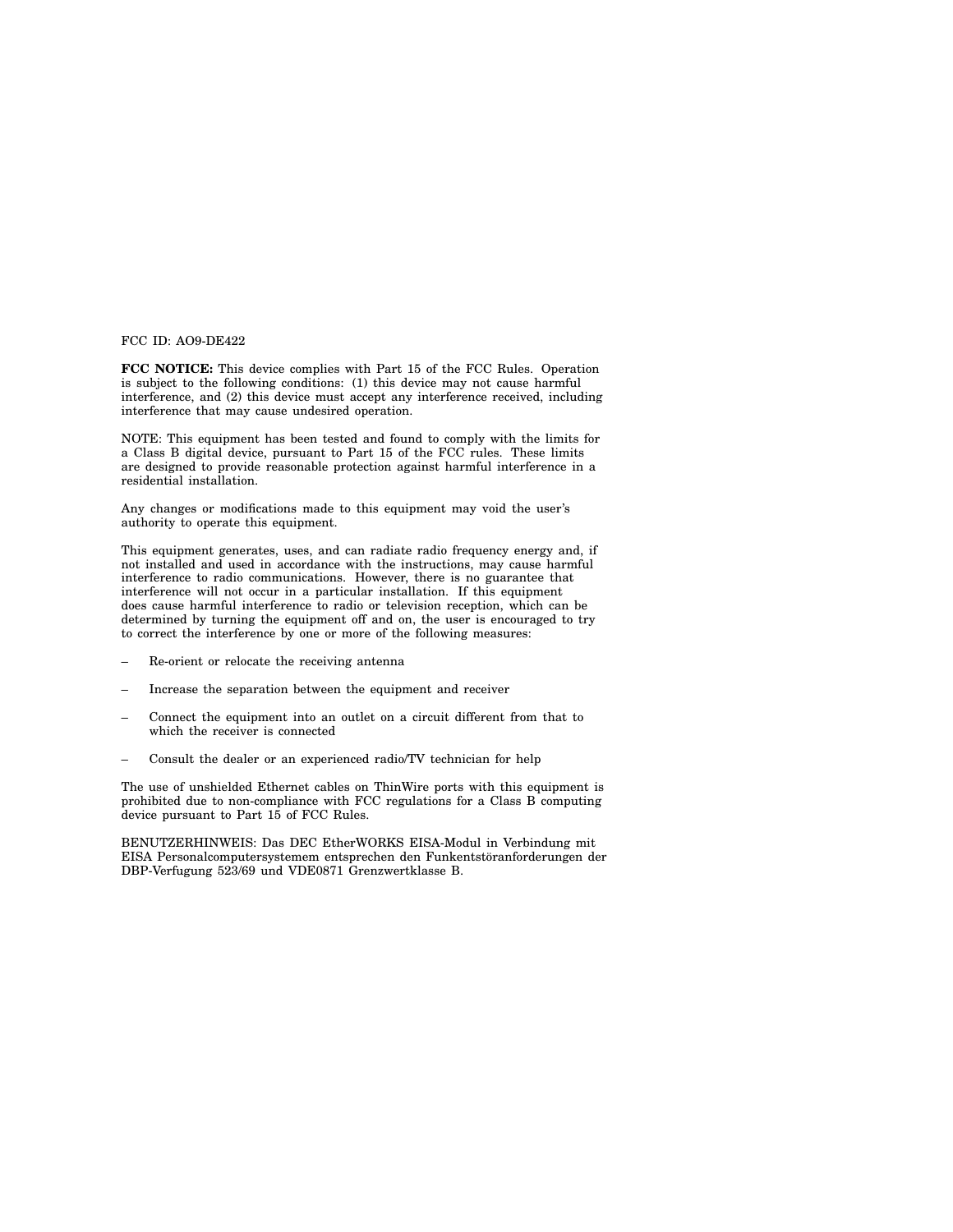#### **First Edition July 1992 Second Edition September 1992**

The information in this document is subject to change without notice and should not be construed as a commitment by Digital Equipment Corporation. Digital Equipment Corporation assumes no responsibility for any errors that may appear in this Document.

The software described in this document is furnished under a license and may be used or copied only in accordance with the terms of such license.

No responsibility is assumed for the use or reliability of software on equipment that is not supplied by Digital Equipment Corporation or its affiliated companies.

Restricted Rights: Use, duplication, or disclosure by the U.S. Government is subject to restrictions as set forth in subparagraph  $(c)(1)(ii)$  of the Rights in Technical Data and Computer Software clause at DFARS 252.227-7013.

Printed in Taiwan.

DEC EtherWORKS, the DIGITAl logo, and ThinWire are trademarks of Digital Equipment Corporation.

IBM is a registered trademarks of International Business Machines, Inc. AT&T is a registered trademark of American Telephone and Telegraph Company.

Copyright ©1992 Digital Equipment Corporation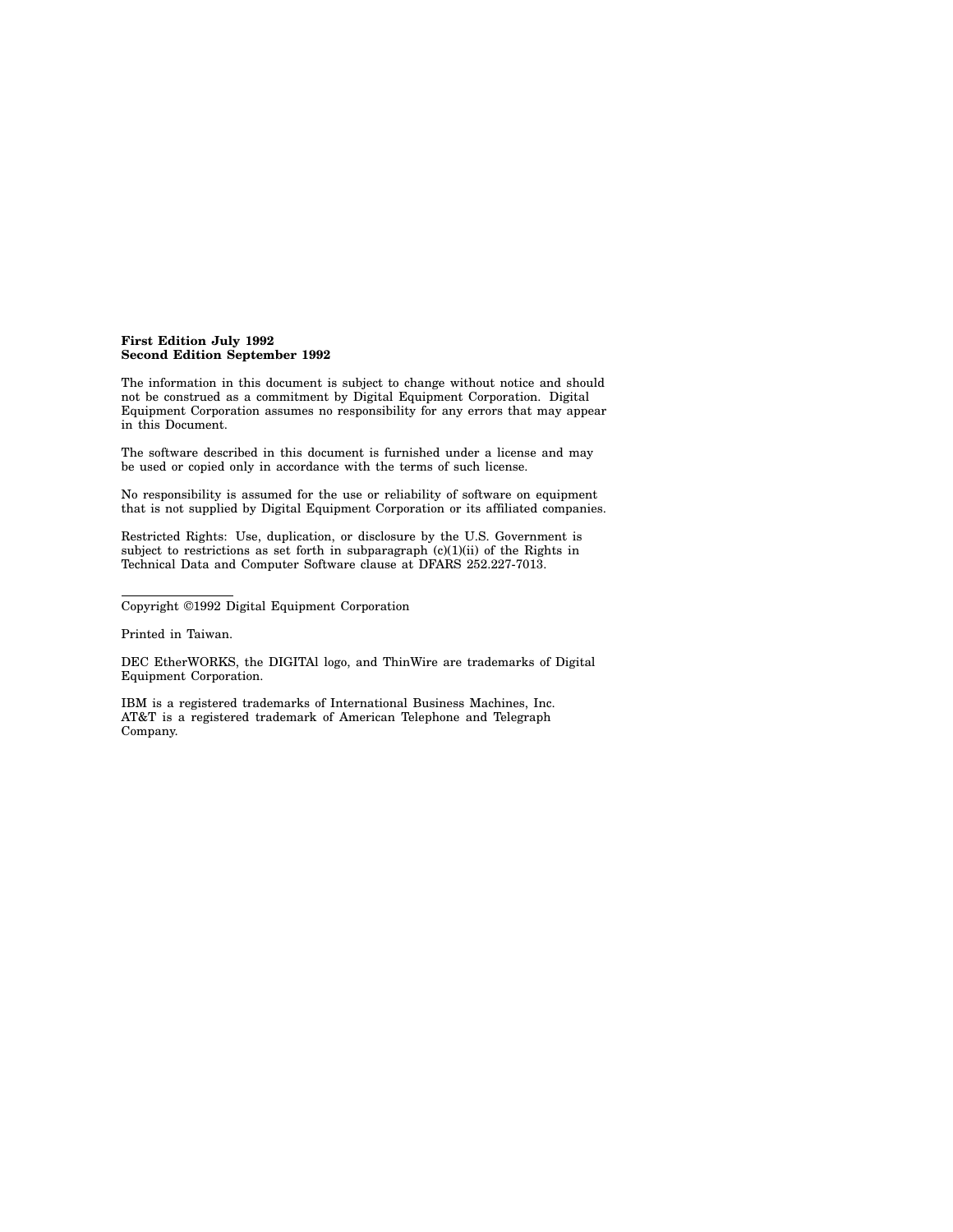## **Contents**

### **Preface** vii

#### **1 Configuration** 1.1 Introduction . . . . . . . . . . . . . . . . . . . . . . . . . . . . . . . . . . . . . . 1–1 1.2 The Configuration Utility . . . . . . . . . . . . . . . . . . . . . . . . . . . . 1–2  $\Delta$ ccessing the Utility

| 1.4.2 |  |
|-------|--|
| 1.4.3 |  |
| 1.4.4 |  |
| 1.4.5 |  |
|       |  |

### **2 Installation**

| 2.1   |                                                                                                |         |
|-------|------------------------------------------------------------------------------------------------|---------|
| 2.2   | Preparing Your Computer System                                                                 | $2 - 2$ |
| 2.3   |                                                                                                |         |
| 2.4   | Installing the <i>EISA</i> board $\ldots \ldots \ldots \ldots \ldots \ldots \ldots \ldots 2-6$ |         |
| 2.5   | Running the Power Up Self-Test $\ldots \ldots \ldots \ldots \ldots \ldots 2-10$                |         |
| 2.6   |                                                                                                |         |
| 2.6.1 |                                                                                                |         |
| 2.6.2 |                                                                                                |         |
| 2.7   | Installing the Software $\ldots \ldots \ldots \ldots \ldots \ldots \ldots \ldots 2-13$         |         |
|       |                                                                                                |         |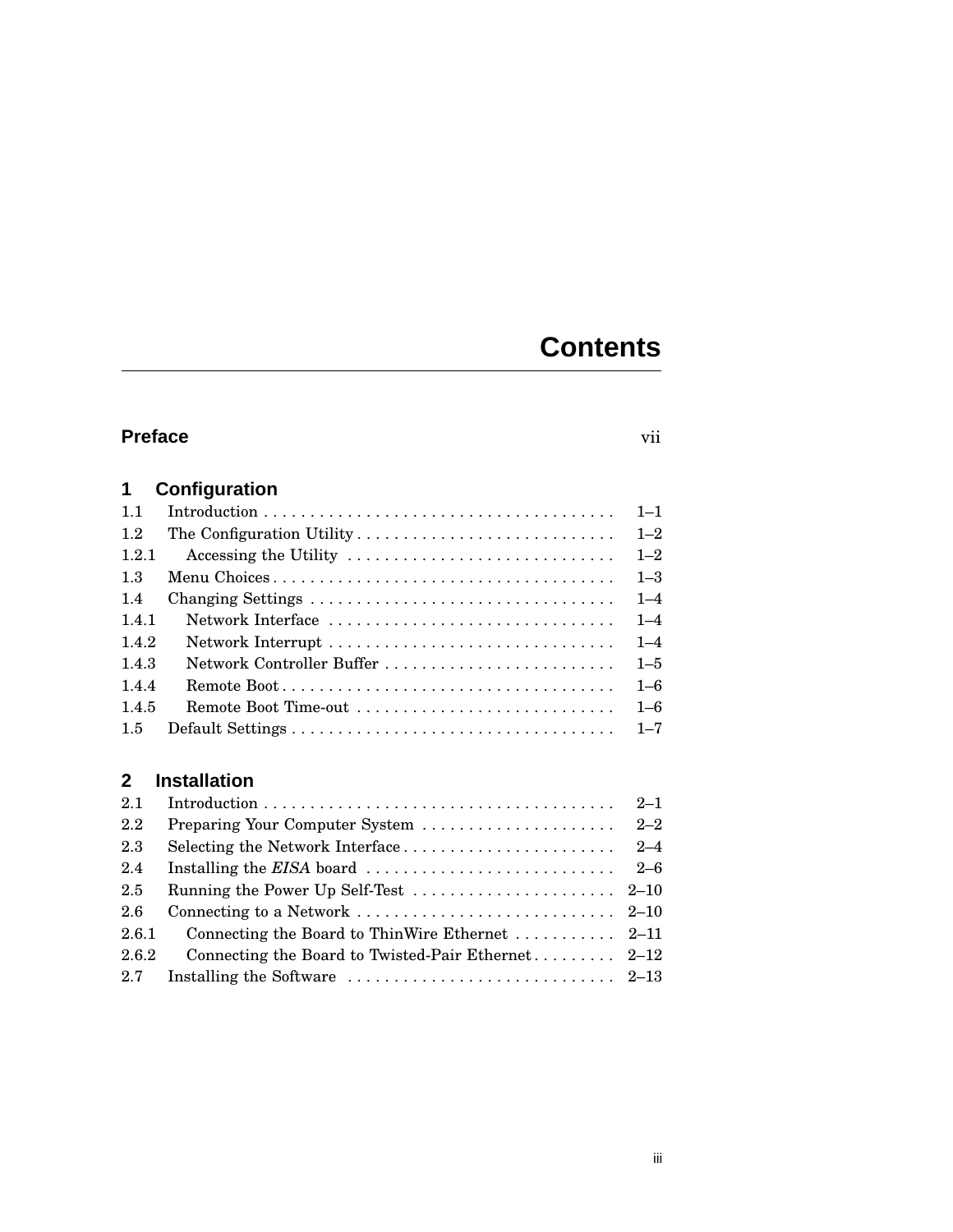| Contents<br>IV |  |
|----------------|--|
|----------------|--|

### **3 Problem Solving**

### **A General Information**

### **B Cable Specifications**

| B.1.1 Unshielded Twisted-Pair Cable Requirements  B-2 |  |
|-------------------------------------------------------|--|
|                                                       |  |

### **Figures**

| Product Kit (PN DE422-SA)                 | ix       |
|-------------------------------------------|----------|
|                                           | $1 - 3$  |
| Network Interface                         | $1 - 4$  |
|                                           | $1 - 4$  |
| Network Controller Memory Size Assignment | $1 - 5$  |
| Remote Boot Enable/Disable                | $1 - 6$  |
| Remote Boot Time-Out                      | $1 - 6$  |
| Removing the System Unit Cover            | $2 - 3$  |
| Selecting the Network Interface           | $2 - 5$  |
| Removing the Slot Cover                   | $2 - 7$  |
|                                           | $2 - 8$  |
|                                           | $2 - 9$  |
| Connecting To ThinWire Ethernet           | $2 - 11$ |
| Connecting To Twisted-Pair Ethernet       | $2 - 12$ |
|                                           | $B-3$    |
|                                           |          |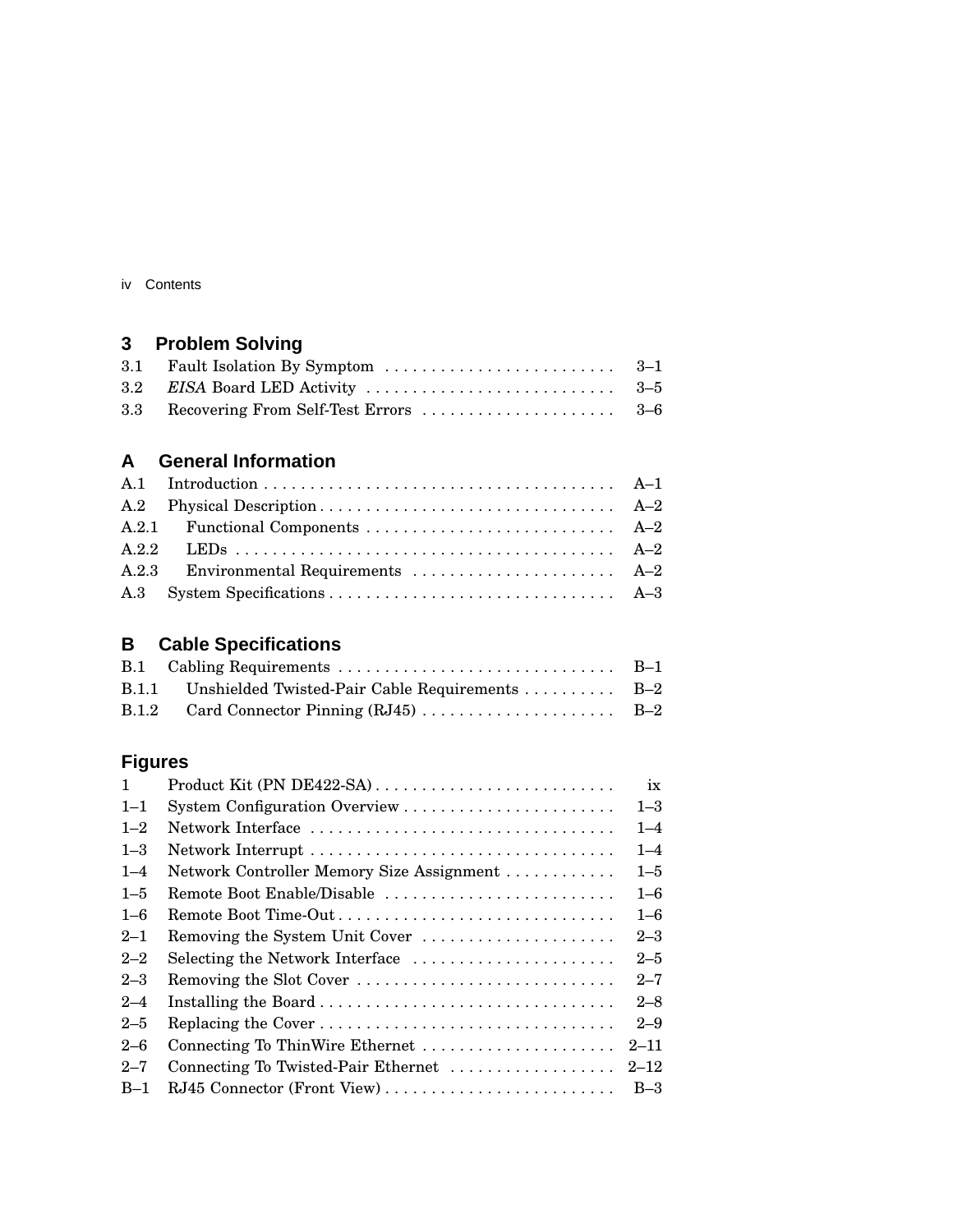Contents v

### **Tables**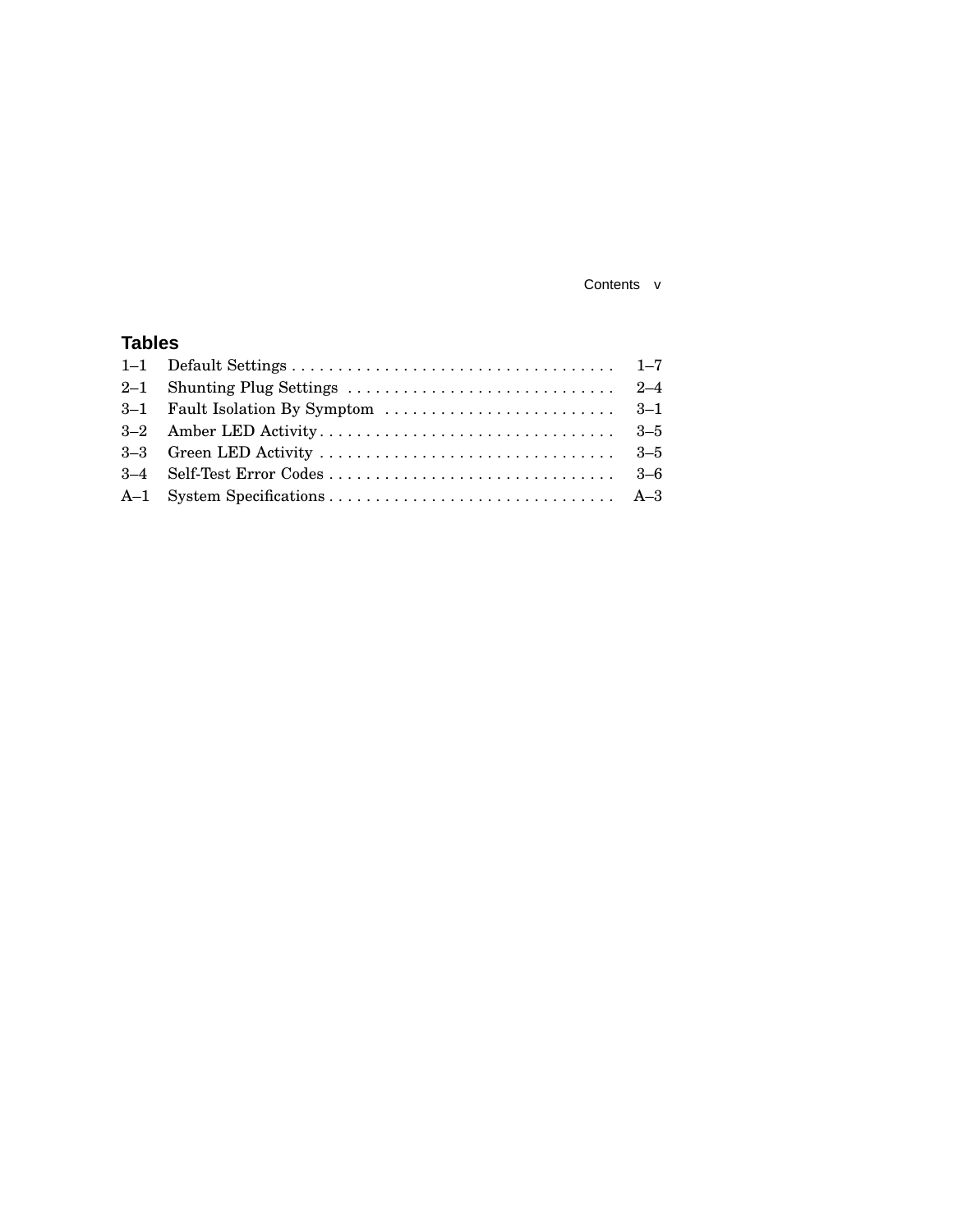### **Preface**

The DEC EtherWORKS *EISA* board is a personal computer option module that enables you to integrate various EISA compatible personal computers into a network, using either ThinWire or Twisted-Pair Ethernet cables.

This manual shows you how to install and configure the *EISA* board. You should be able to prepare an EISA compatible personal computer and an *EISA* board for use on a network. This manual describes how to change the board configuration for use with ThinWire or Twisted-Pair Ethernet networks.

You do not have to know a lot about computers to install the *EISA* board. You need to understand the basic concepts and uses of Ethernet networks, and be familiar with personal computers. For more information about compatibility of the board with your computer, see your system administrator.

This manual is organized as follows:

- Chapter 1 contains information about board configuration.
- Chapter 2 contains installation instructions.
- Chapter 3 contains problem solving information.
- Appendix A provides information about hardware and software features.
- Appendix B provides cabling requirements.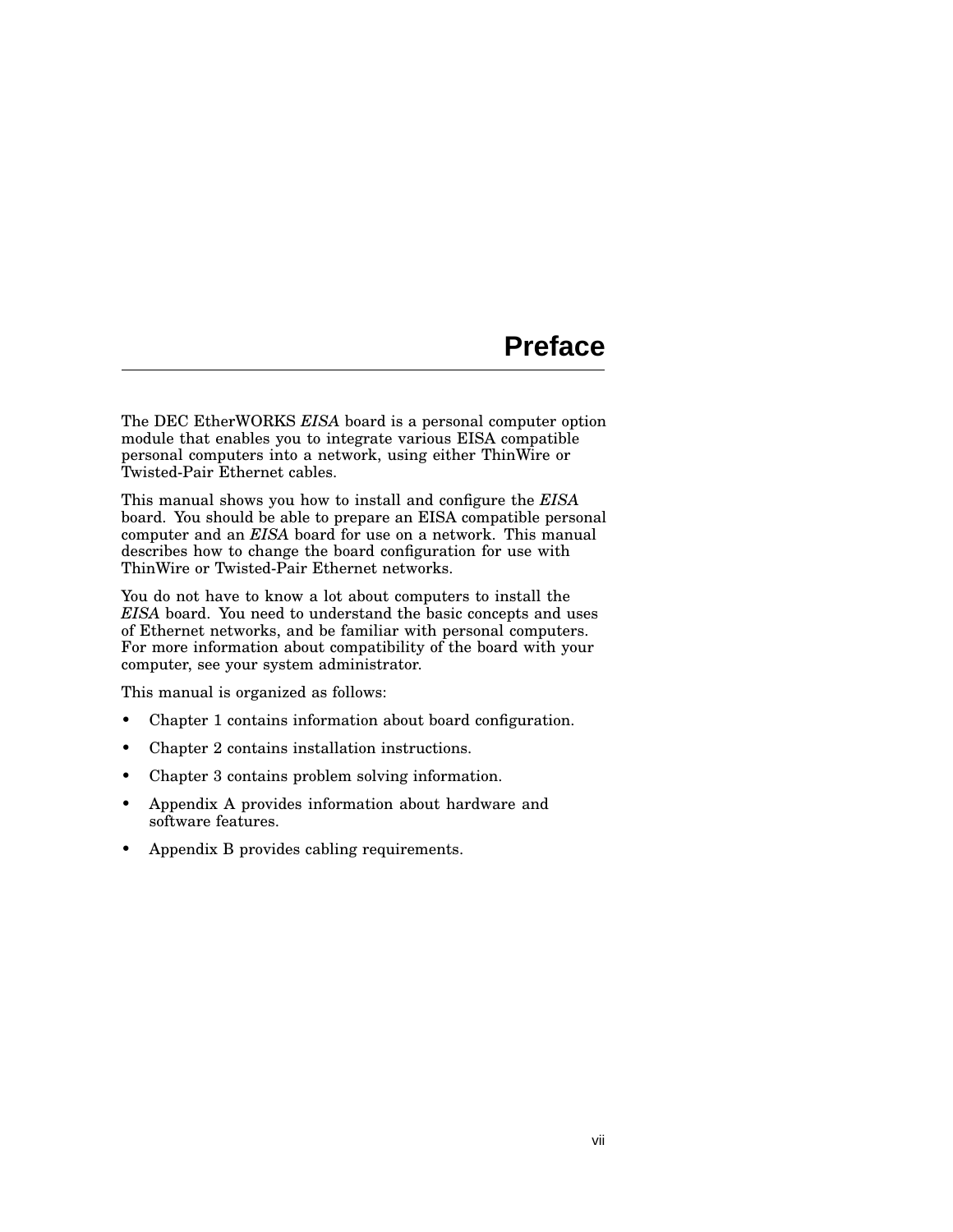#### viii Preface

This document uses the following conventions:

| Convention    | <b>Meaning</b>                                                                                                                                          |
|---------------|---------------------------------------------------------------------------------------------------------------------------------------------------------|
| <b>NOTE</b>   | Provides general information.                                                                                                                           |
| <b>PN</b>     | Part Number.                                                                                                                                            |
| O             | A number in a black circle in text refers to<br>the corresponding number in an accompanying<br>illustration.                                            |
| Alt           | A word in a box indicates a key. For example,<br>Alt means to press the Alt (on some keyboards<br>the "Compose Character") key.                         |
| MB1, MB2, MB3 | On a three button mouse, MB1 indicates the left<br>mouse button, MB2 indicates the middle mouse<br>button, and MB3 indicates the right mouse<br>button. |

### **Product Kit Contents**

Before you install the *EISA* board, verify that you have the following components, shown in Figure 1.

- The DEC EtherWORKS *EISA* Board **O**, packaged in an anti-static bag
- Owner's manual  $\Theta$
- BNC T-Connector <sup>6</sup>
- Installation diskette (5¼ inch)  $\bullet$
- Installation micro-diskette  $(3\frac{1}{2} \text{ inch})$   $\Theta$
- ROM ©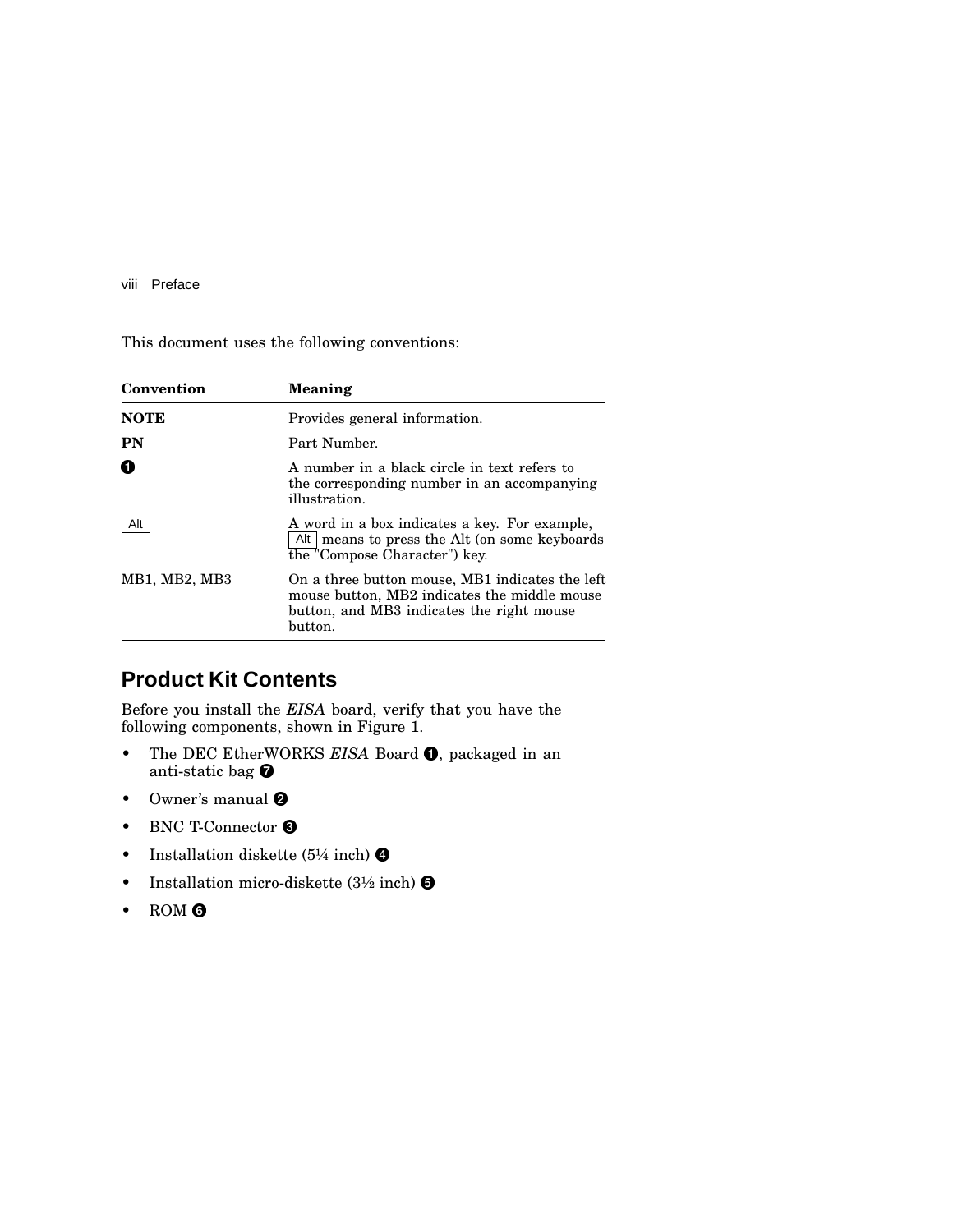Preface ix

**2 3 1 7** .<br>ئىللىللىللىللىللىلىلىلىلىلىل .<br>الملك الملك الملك 8 **6 5 4** LJ-01670-TI0

#### **Figure 1 Product Kit (PN DE422-SA)**

#### **CAUTION**

**Static electricity can damage printed circuit boards and chips. It is strongly recommended that you use a grounded wrist strap and grounded work-surface-to-earth ground when working with these components.**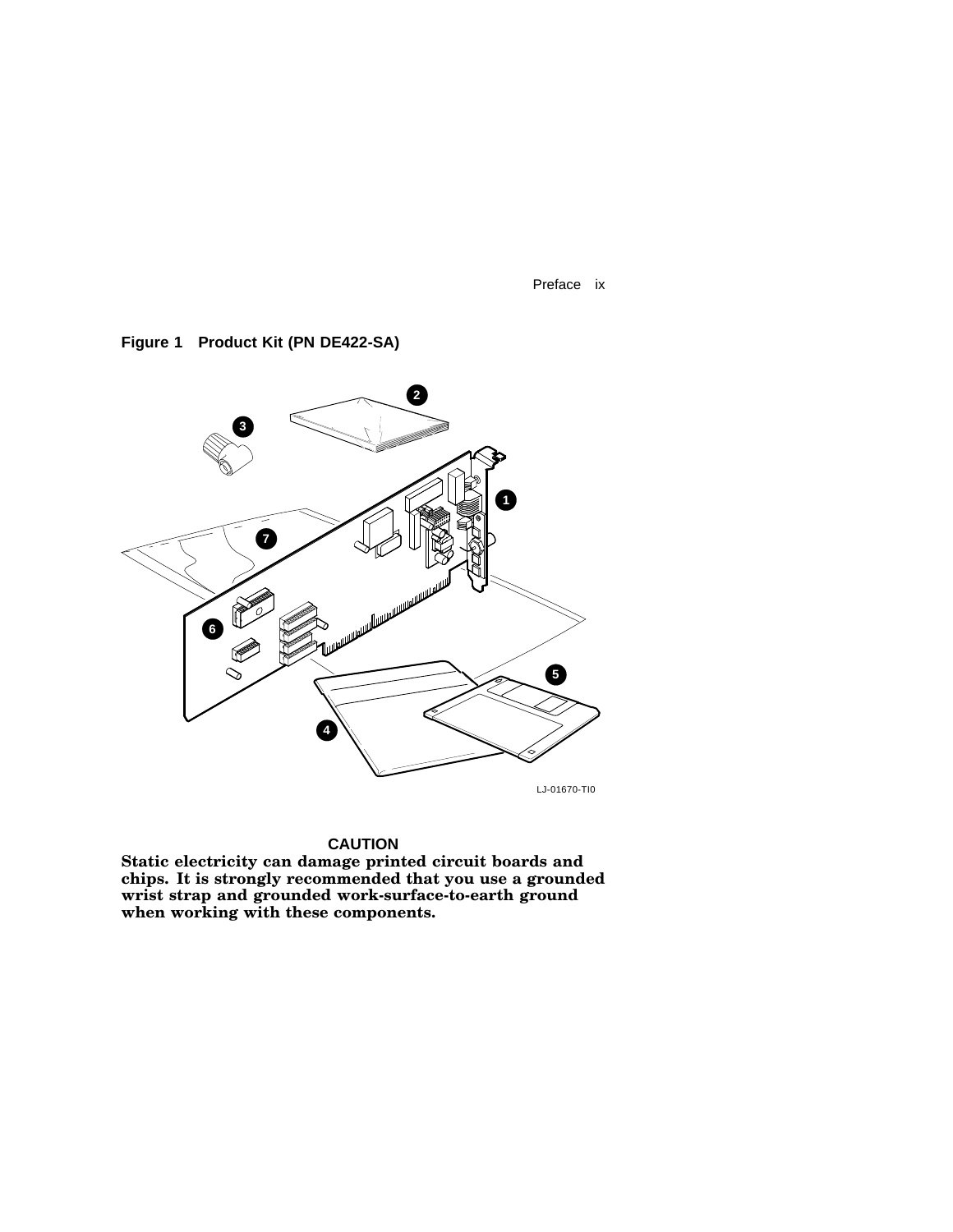# **1 Configuration**

### **1.1 Introduction**

The DEC EtherWORKS *EISA* board has a Configuration Utility you must run before installing the board. This utility allows you to configure the board so it will operate without interference from the other boards in your computer.

This chapter describes how to run the Configuration Utility using the installation diskette included in the product kit. Before you begin, make a copy of the diskette as a backup.

#### **NOTE**

**It is possible to install the board before you run the Configuration Utility, but you receive a system error on the terminal screen when you boot your system. (See Chapter 2 for the installation procedure, if you wish to install the board first.)**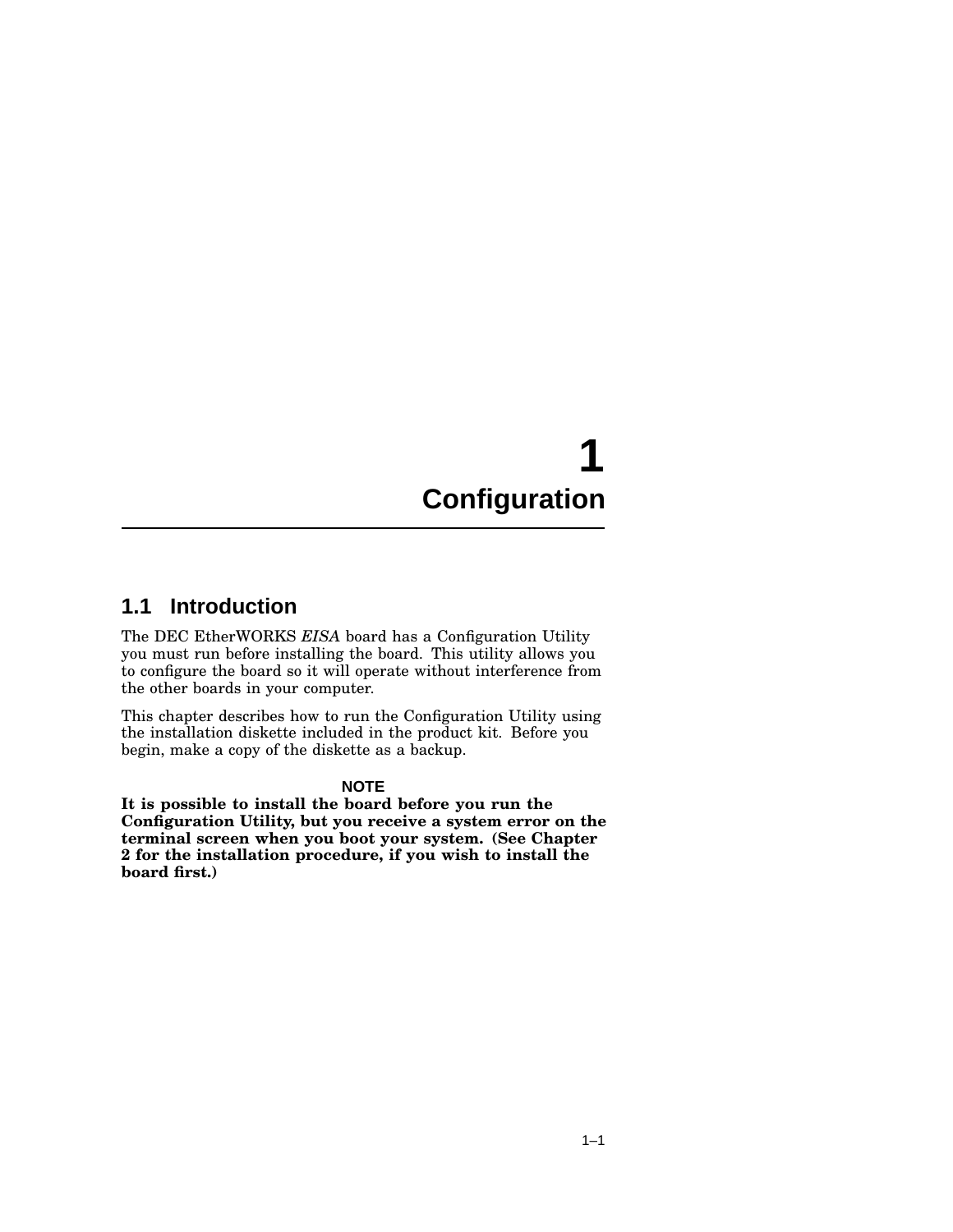1–2 Configuration

### **1.2 The Configuration Utility**

The *EISA* board settings (called *default* settings) are already configured to correspond to the needs of most users. If they do not meet your needs, you must use the on-line Configuration Utility to change them. Figure 1–1 shows an overview of the system configuration.

#### **1.2.1 Accessing the Utility**

To access the Configuration Utility, use this next procedure.

- 1. Load the diskette that contains the *EISA* system configuration (!DEC4220.CFG) software, and copy the .CFG file to the directory that contains all the configuration files in the system.
- 2. Set the system to the drive being used.
- 3. Type SD at the prompt.

This command displays the Set Up menu.

- 4. Select the Basic Configuration option from the Setup menu using either MB1 or the keyboard arrow keys.
- 5. Select the slot, using either MB1 or the keyboard arrow keys, where you plan to place the board.

The configuration menu for your board should now appear.

- 6. Choose to either keep the default settings, or to change them, as described in Section 1.4.
- 7. Exit the Configuration Utility by typing  $\boxed{\mathsf{Alt} \, \boxed{\mathsf{S}}}$ .

If you select **Save** at the prompt, you save the settings you have changed. They remain the same unless you re-enter the Configuration Utility and change them.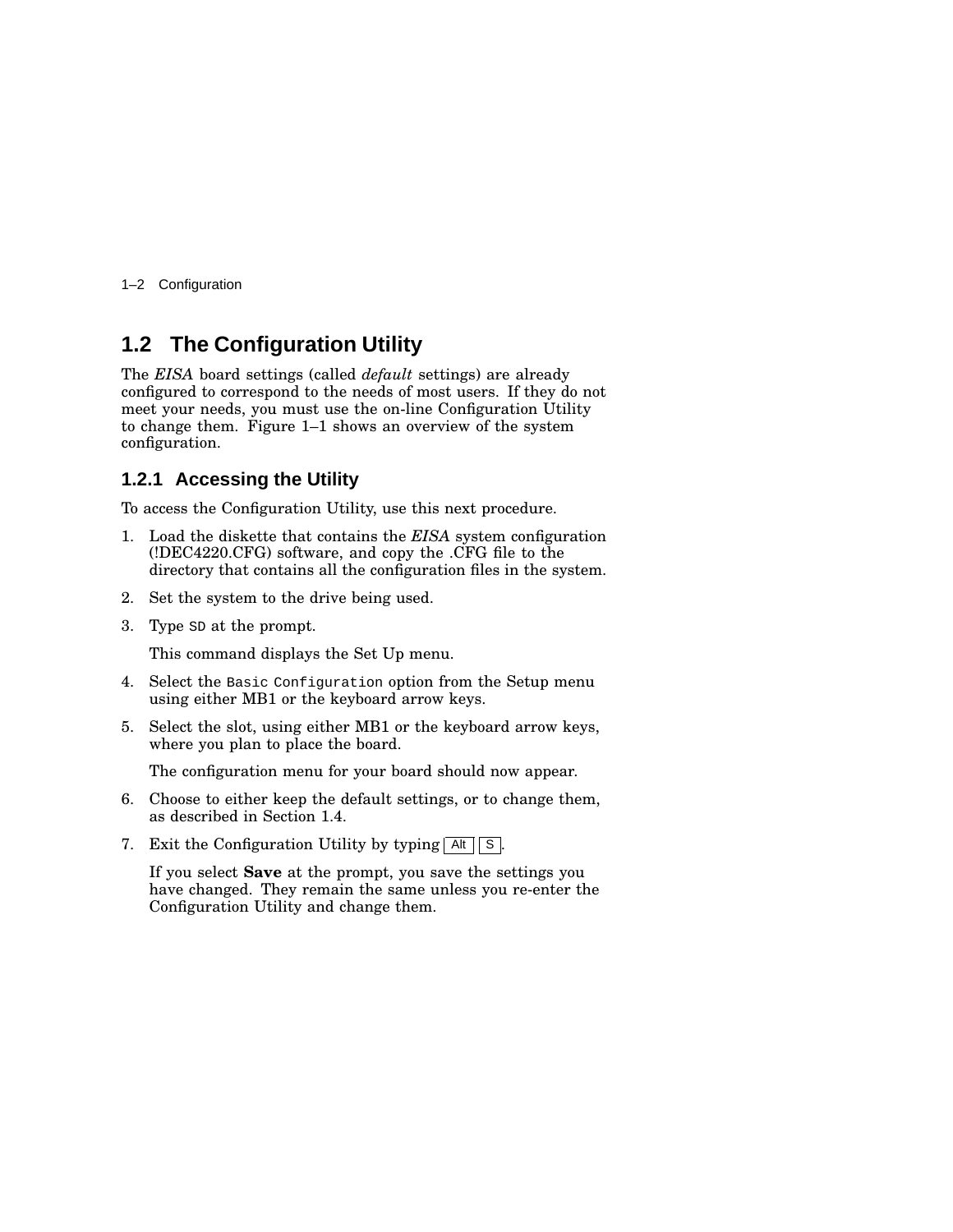Configuration 1–3

**Figure 1–1 System Configuration Overview**



LJ-01971-TI0

### **1.3 Menu Choices**

Using the Configuration Menu, you can choose to set the *EISA* board to specific settings for:

- Network interface
- Network interrupt
- I/O memory address
- Network controller buffer
- Remote boot
- Remote boot time-out

If you do not know the settings for the other boards check with your system administrator for a list of the settings.

If you configure the board to the correct setting, and a conflict occurs, you need to change the setting on the board. This is described in Section 1.4.

#### **NOTE**

**If the board is set to use a setting that another installed board uses, your computer or other boards may not operate correctly when you boot the system.**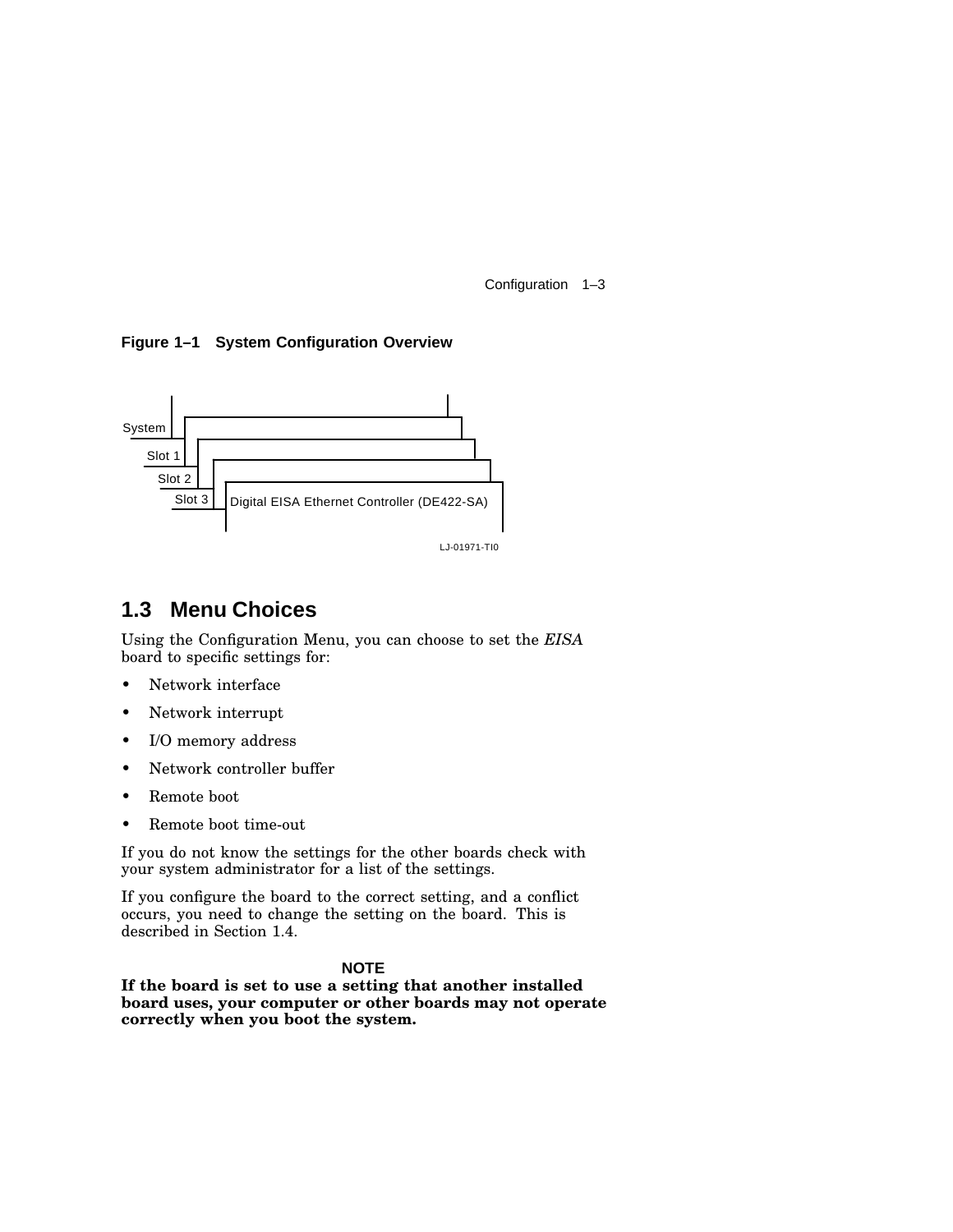1–4 Configuration

### **1.4 Changing Settings**

This section describes how to change the settings on the *EISA* board using the Configuration Menu.

#### **1.4.1 Network Interface**

If the network interface selection is changed, then the Network Select jumper on J1 **must** be changed manually.

#### **Figure 1–2 Network Interface**



LJ-02017-TI0

#### **1.4.2 Network Interrupt**

You use the Configuration Utility to select an interrupt request line (IRQ). The board uses one IRQ line for the network interface (NI). By default, this is set to IRQ5. IRQ9, IRQ10, and IRQ11 are also available. The Configuration Utility displays an error if you try to set the IRQ to that of an existing board.

#### **Figure 1–3 Network Interrupt**

| (*) IRQ5  |
|-----------|
| ( ) IRQ9  |
| ( ) IRQ10 |
| ( ) IRQ11 |

LJ-02018-TI0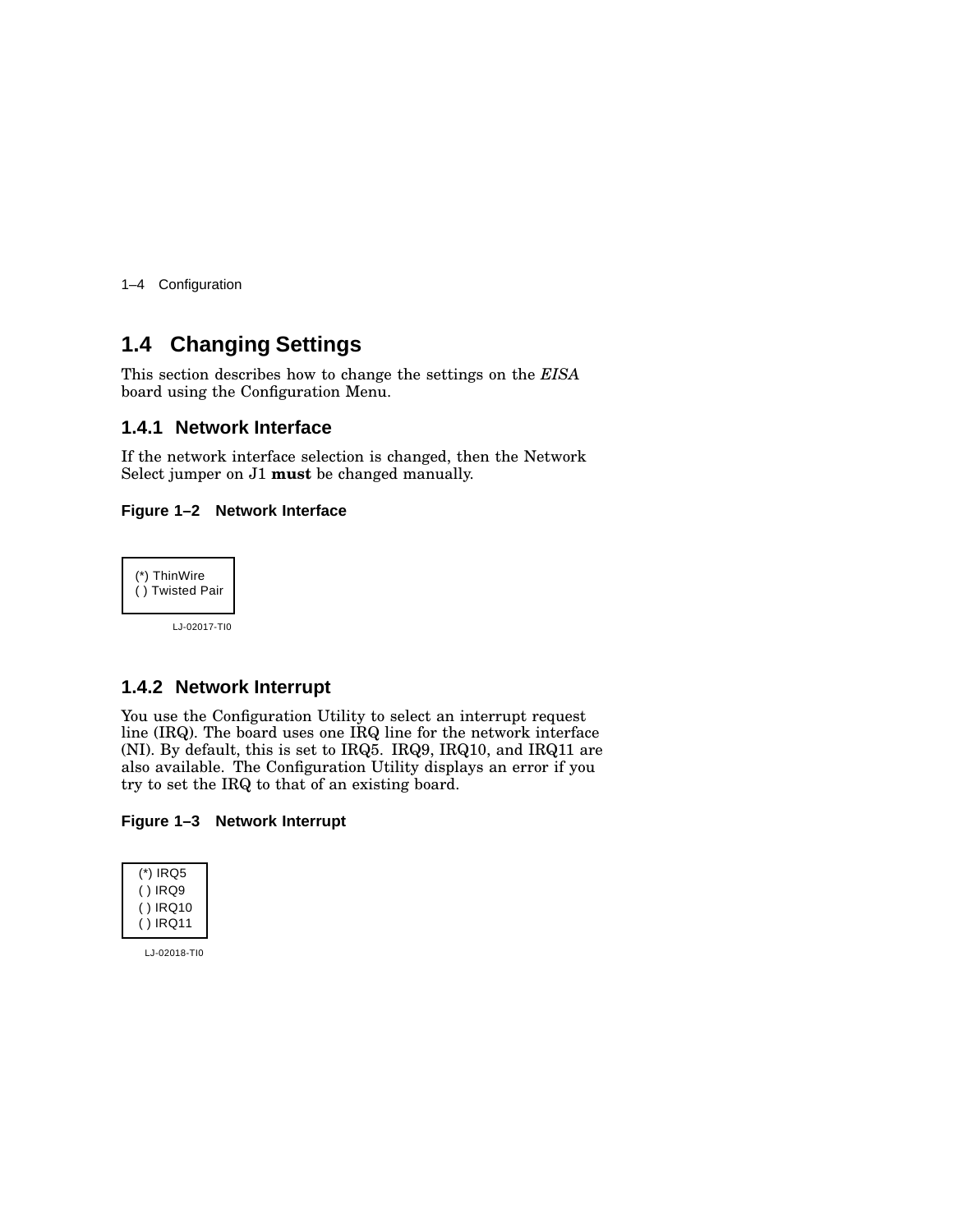Configuration 1–5

#### **1.4.3 Network Controller Buffer**

You use the Configuration Utility to set the memory buffer address range and size. There are two selectable buffer modes.

- 64 KB
- 32 KB

By default, the memory address range is set to 64-KB mode  $(Figure 1-4)$ .

#### **Figure 1–4 Network Controller Memory Size Assignment**

(\*) Address = 0D0000H - 0DFFFFH (64K) ( ) Address = 0E0000H - 0EFFFFH (64K) ( ( ) Address = 0C0000H - 0CFFFFH (64K) ( ( ( ( ) Address = 0D8000H - 0DFFFFH (32K) ( ) Address = 0C8000H - 0CFFFFH (32K) ( ) Address = 0E8000H - 0EFFFFH (32K) LJ-01970-TI0

Only one board can be set to use a given memory address range. Check the documentation supplied with your personal computer and other boards to determine memory address requirements. If other boards in your computer use memory ranges that conflict with one of these ranges, select a range that is not used.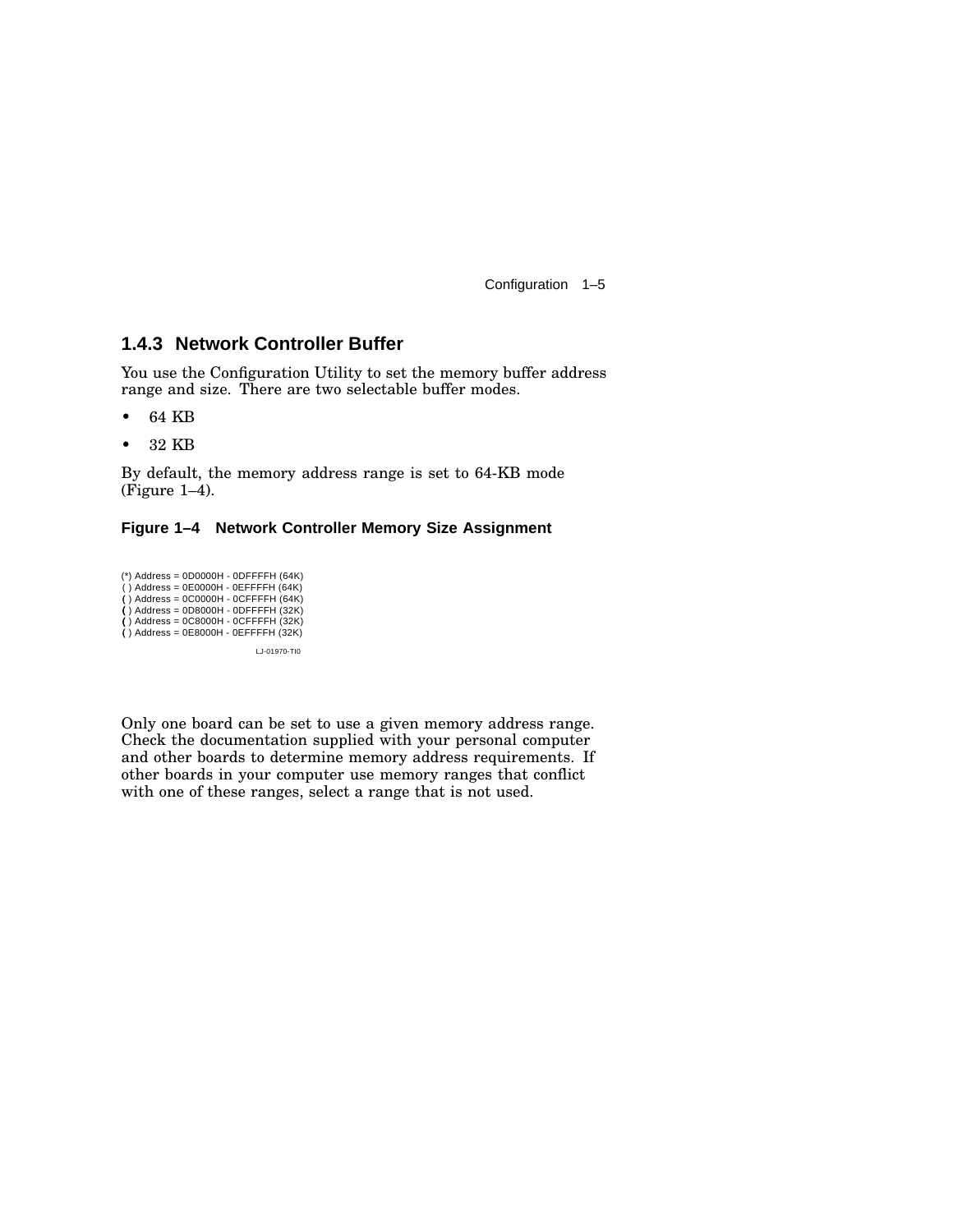1–6 Configuration

#### **1.4.4 Remote Boot**

This menu choice determines whether the remote boot feature is enabled or disabled. By default, remote boot is disabled.

#### **Figure 1–5 Remote Boot Enable/Disable**



#### **1.4.5 Remote Boot Time-out**

This menu selection controls the time-out period for trying to enable a remote boot operation. By default, this is set to 30 seconds.

#### **Figure 1–6 Remote Boot Time-Out**



LJ-01968-TI0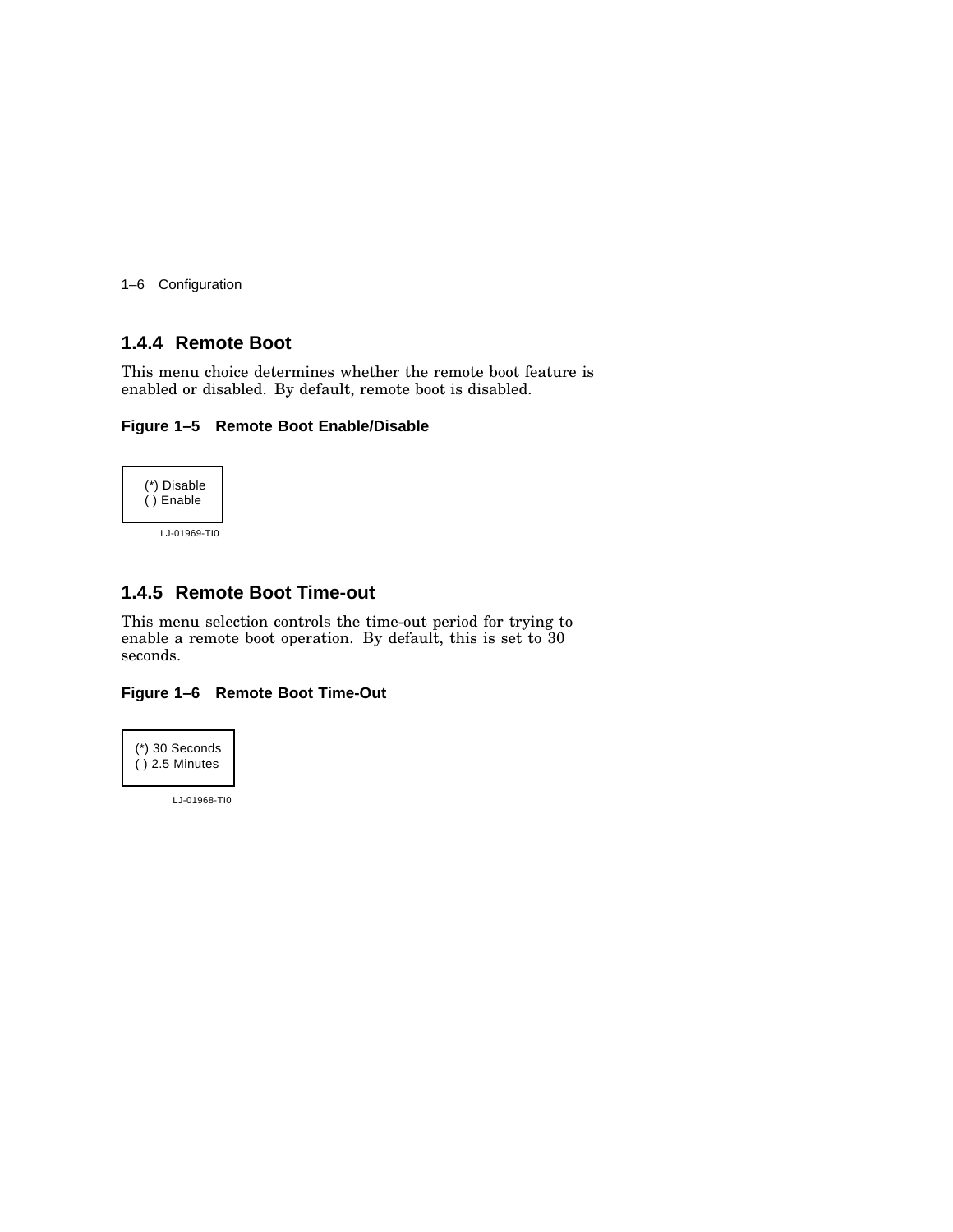Configuration 1–7

### **1.5 Default Settings**

The *EISA* board software is preconfigured to work in most installations. The default settings are summarized in Table 1–1.

**Table 1–1 Default Settings**

| <b>Default Setting</b>              |
|-------------------------------------|
| ThinWire                            |
| IRQ5                                |
| $Address = 0D0000H - 0DFFFFH (64K)$ |
| Disabled                            |
| 30-seconds                          |
|                                     |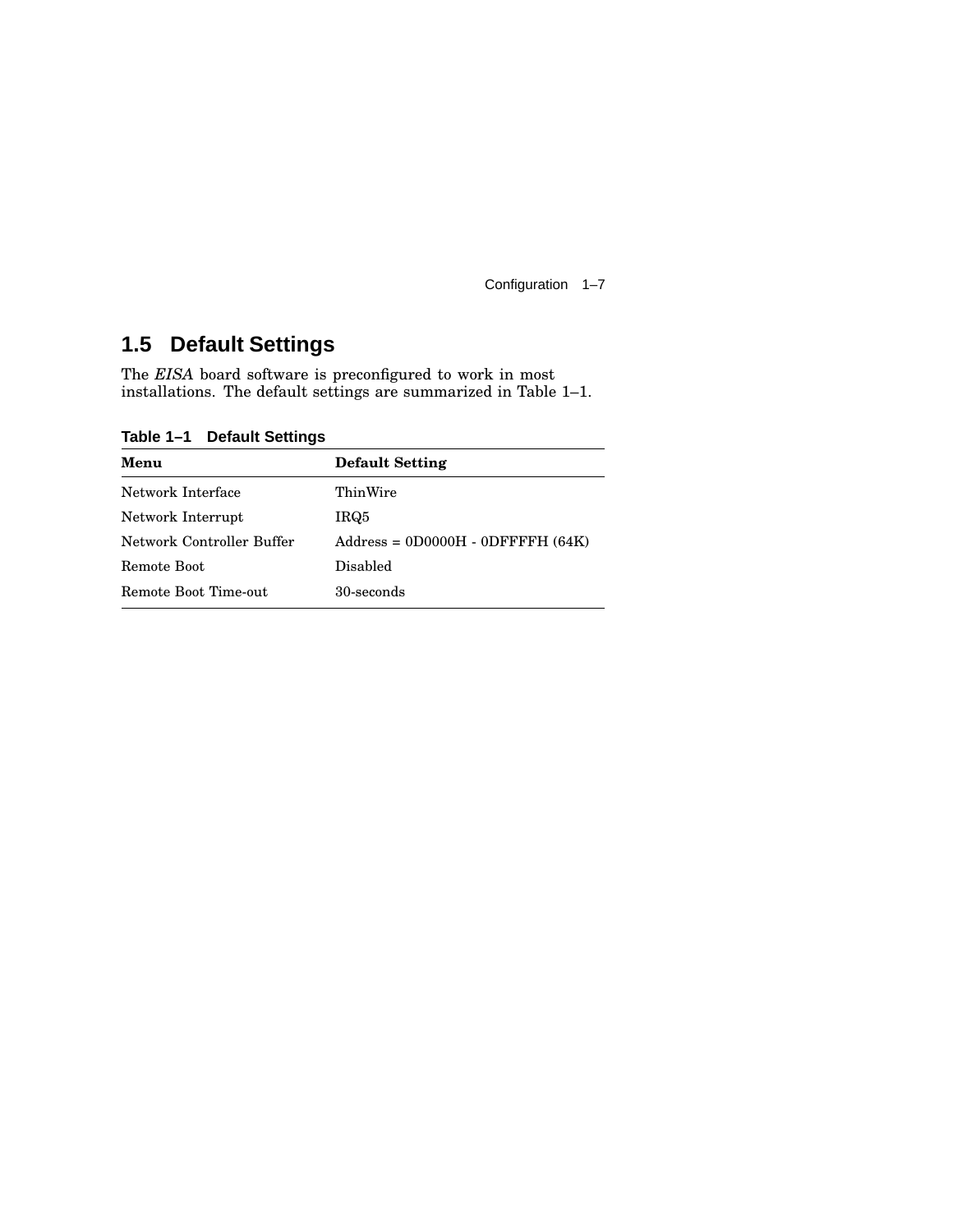## **2 Installation**

### **2.1 Introduction**

This chapter describes how to install the DEC EtherWORKS *EISA* board into an EISA compatible personal computer. The only tool you need is a screwdriver. Before you begin, run the Configuration Utility as described in Chapter 1. If you have not run the Configuration Utility you receive an error message when you boot your system.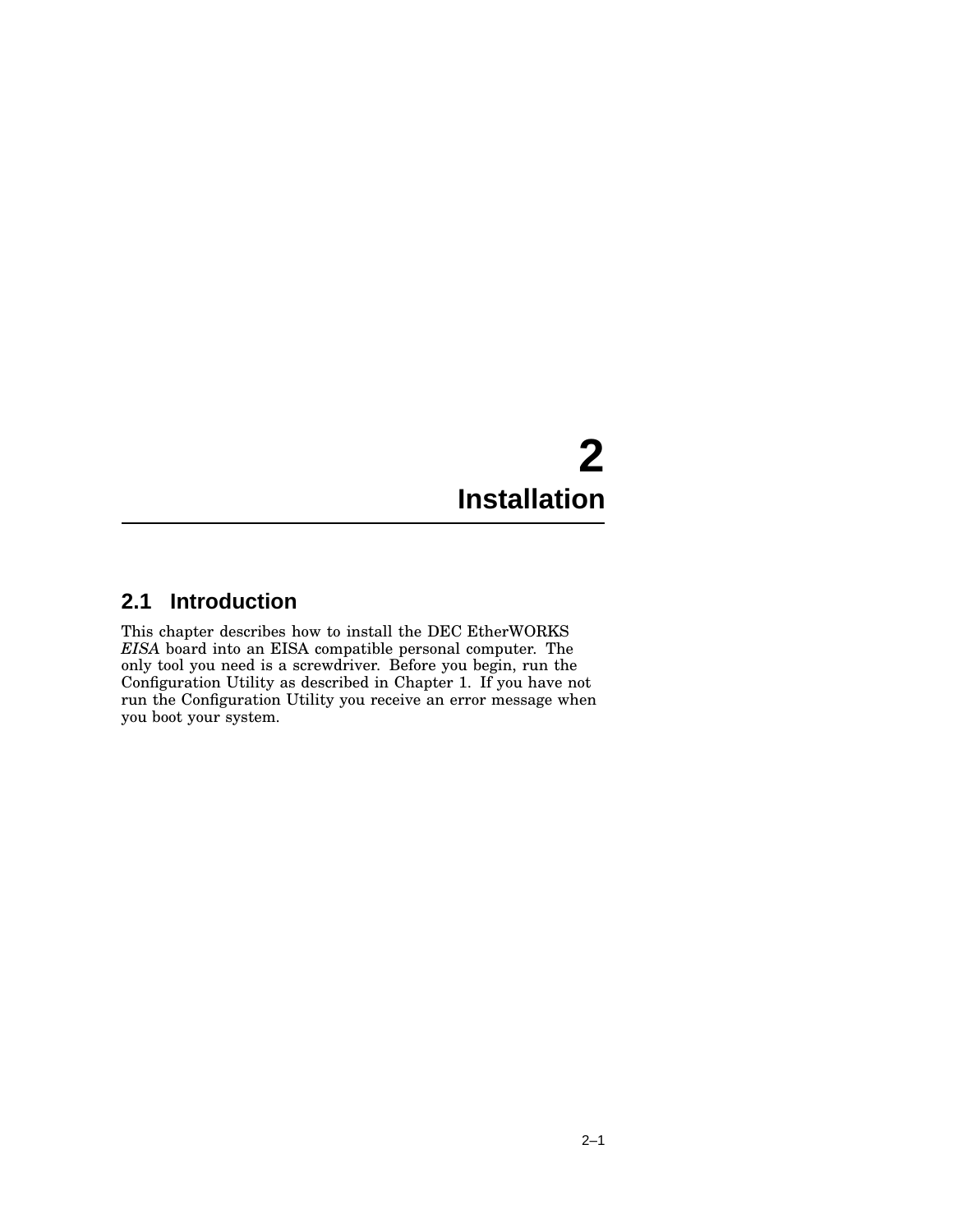2–2 Installation

### **2.2 Preparing Your Computer System**

Use the following procedure to prepare your personal computer. The illustrations in this manual show a compatible personal computer.

#### **CAUTION**

**Static electricity can damage printed circuit boards and chips. It is strongly recommended that you use a grounded wrist strap and grounded work-surface-to-earth ground when working with these components.**

- 1. Remove any diskettes from the diskette drives.
- 2. Set all power switches to O (off).
- 3. Unplug the power cord from the wall socket, then disconnect the cord from the rear of the system unit.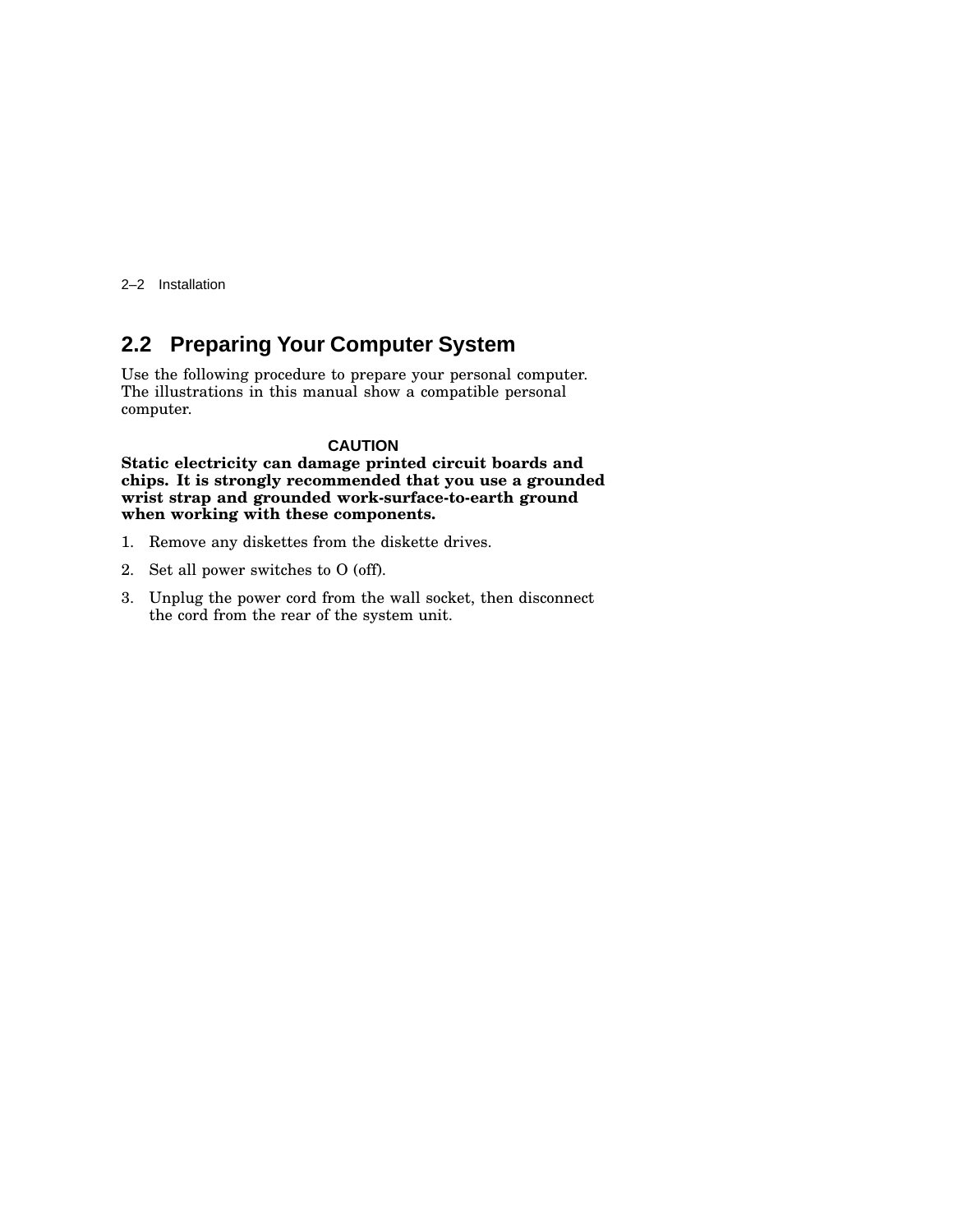Installation 2–3

- 4. Unplug the keyboard connector from the rear of the system unit.
- 5. Disconnect any option cables and the monitor cable from the rear of the system unit.
- 6. Remove the screws from the rear of the system unit (Figure 2–1).
- 7. Slide the cover toward the front of the system unit until the cover is free.

**Figure 2–1 Removing the System Unit Cover**

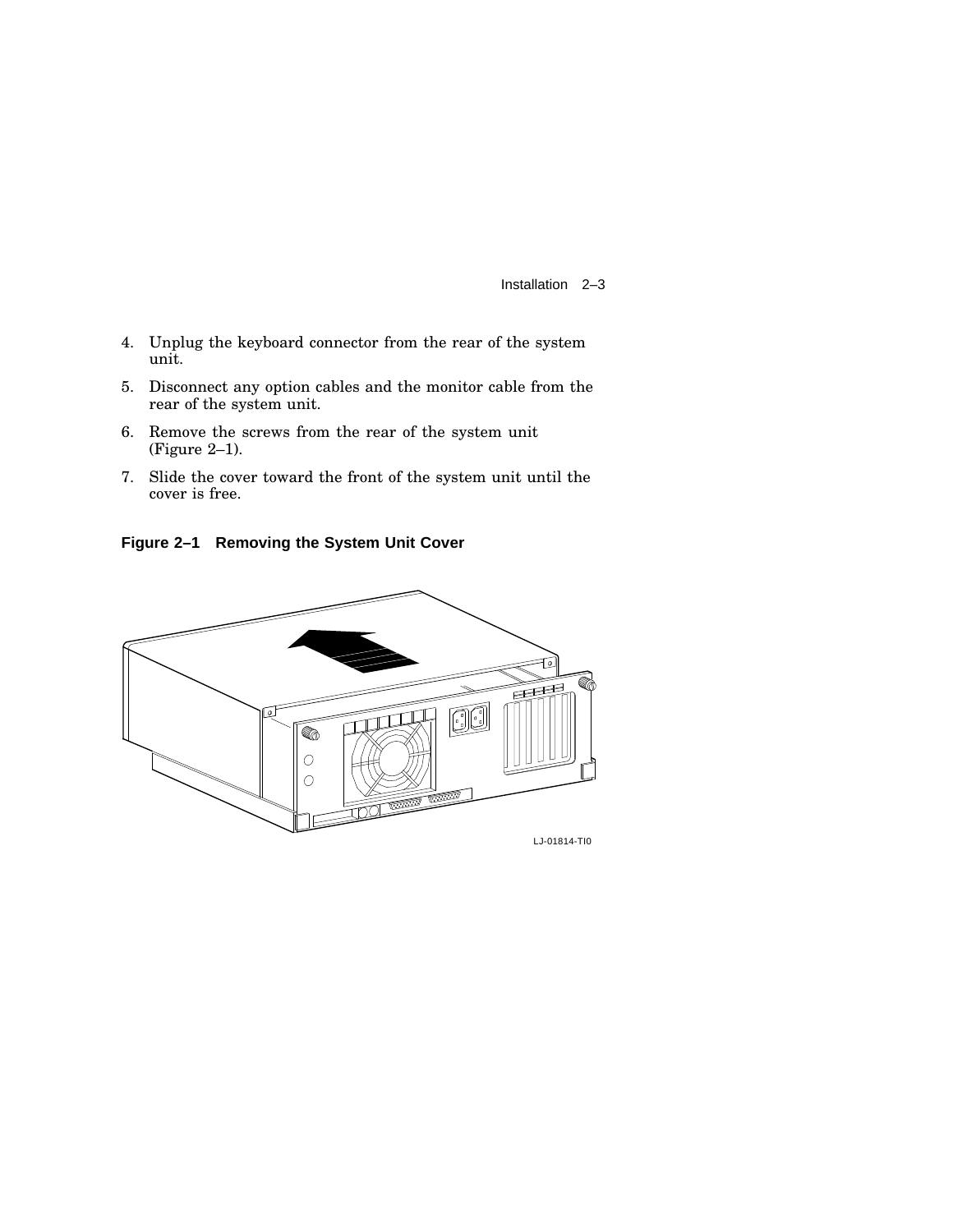2–4 Installation

### **2.3 Selecting the Network Interface**

The *EISA* board has a *shunting plug* ( , Figure 2–2) on the J1 connector that lets you determine how the board interfaces with the network—either ThinWire or Twisted-Pair Ethernet networks. The board has the setting preselected for the ThinWire Ethernet network.

You may need to change the shunting plug setting before you install the board in your computer.

Table 2–1 summarizes the settings and Figure 2–2 shows the settings for the shunting plug.

| If you Want To                                           | Then                                                                                                   |
|----------------------------------------------------------|--------------------------------------------------------------------------------------------------------|
| Connect to a ThinWire<br>Ethernet network $\bullet$      | Leave the shunting plug in the position<br>connecting pin rows 2 and 3 ( <i>default</i> )<br>setting). |
| Connect to a Twisted-Pair<br>Ethernet network $\bigcirc$ | Move the shunting plug to connect pin<br>rows $1$ and $2$ .                                            |

**Table 2–1 Shunting Plug Settings**

#### **CAUTION**

**Static electricity can damage printed circuit boards and chips. It is strongly recommended that you use a grounded wrist strap and grounded work-surface-to-earth ground when working with these components.**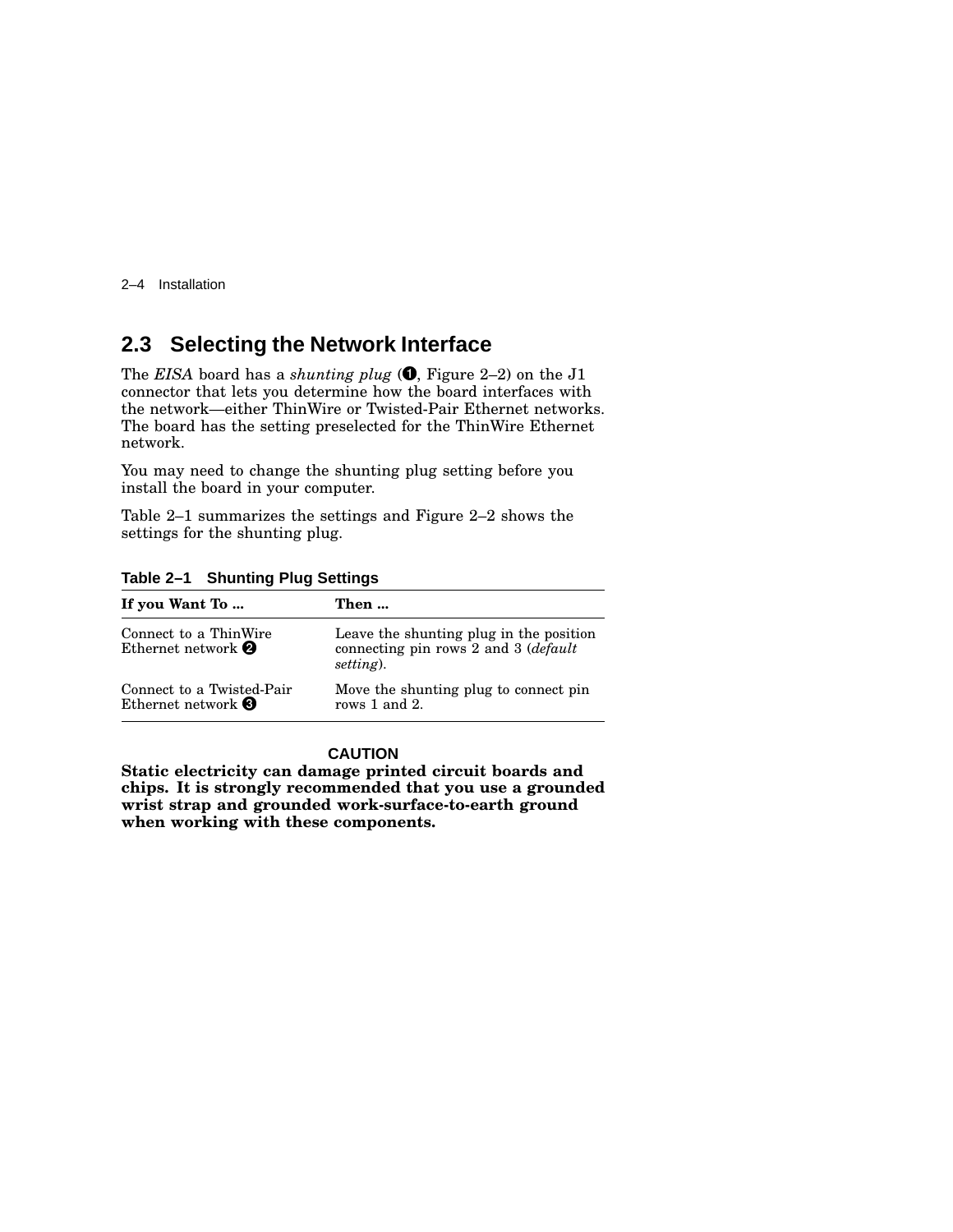Installation 2–5

**Figure 2–2 Selecting the Network Interface**

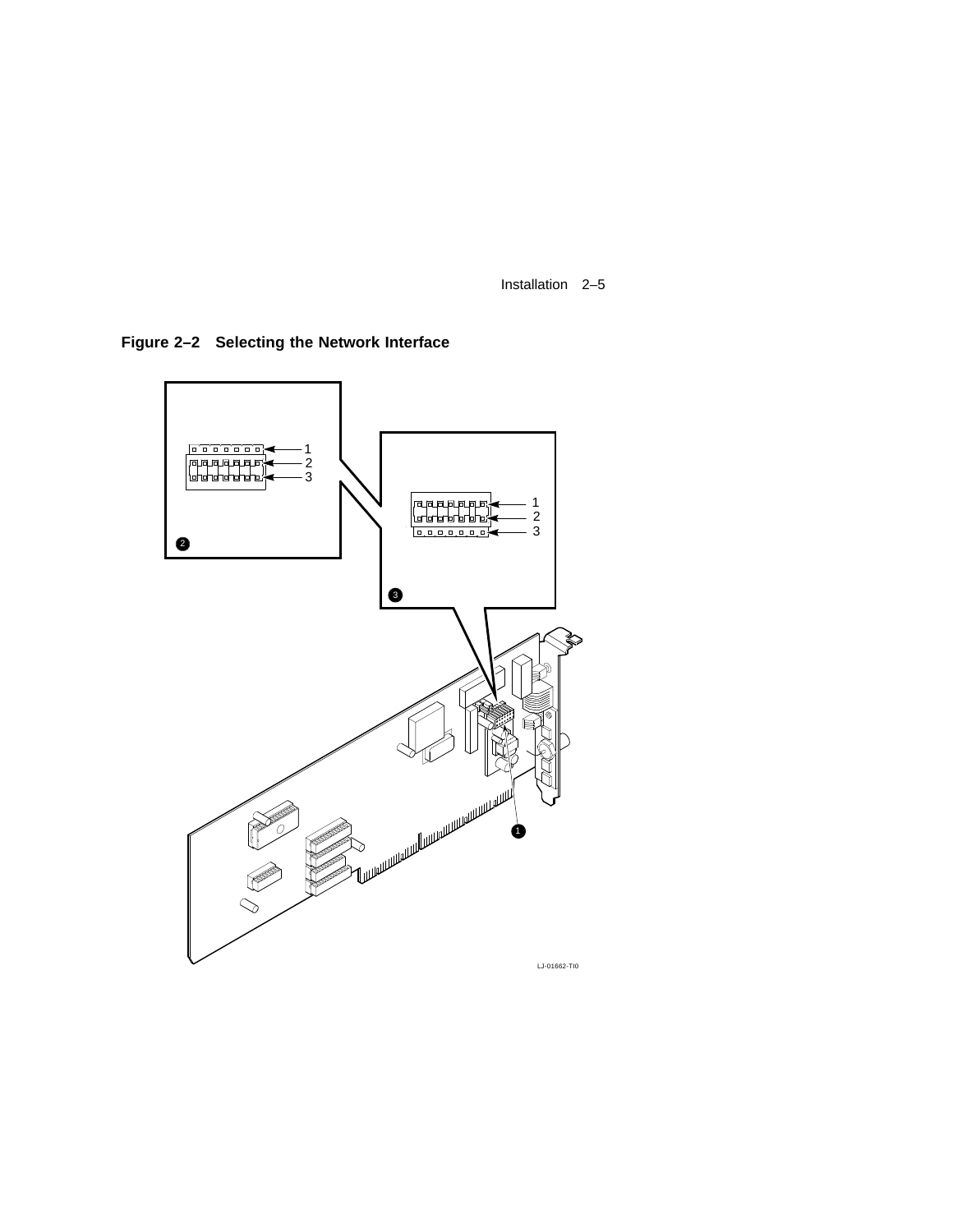2–6 Installation

### **2.4 Installing the EISA board**

Use this next procedure to install the board.

- 1. Prepare your PC as described in Section 2.2.
- 2. Remove the option slot cover from the slot you plan to use (Figure 2–3). Be sure to use the slot cover that you specified while running the Configuration Utility in Chapter 1.

Slide the slot cover out by removing the screws on the rear insert panel.

#### **CAUTION**

**For safe operation, be sure there are no missing slot covers when you complete the installation.**

**Static electricity can damage printed circuit boards and chips. It is strongly recommended that you use a grounded wrist strap and grounded work-surface-toearth ground when working with these components.**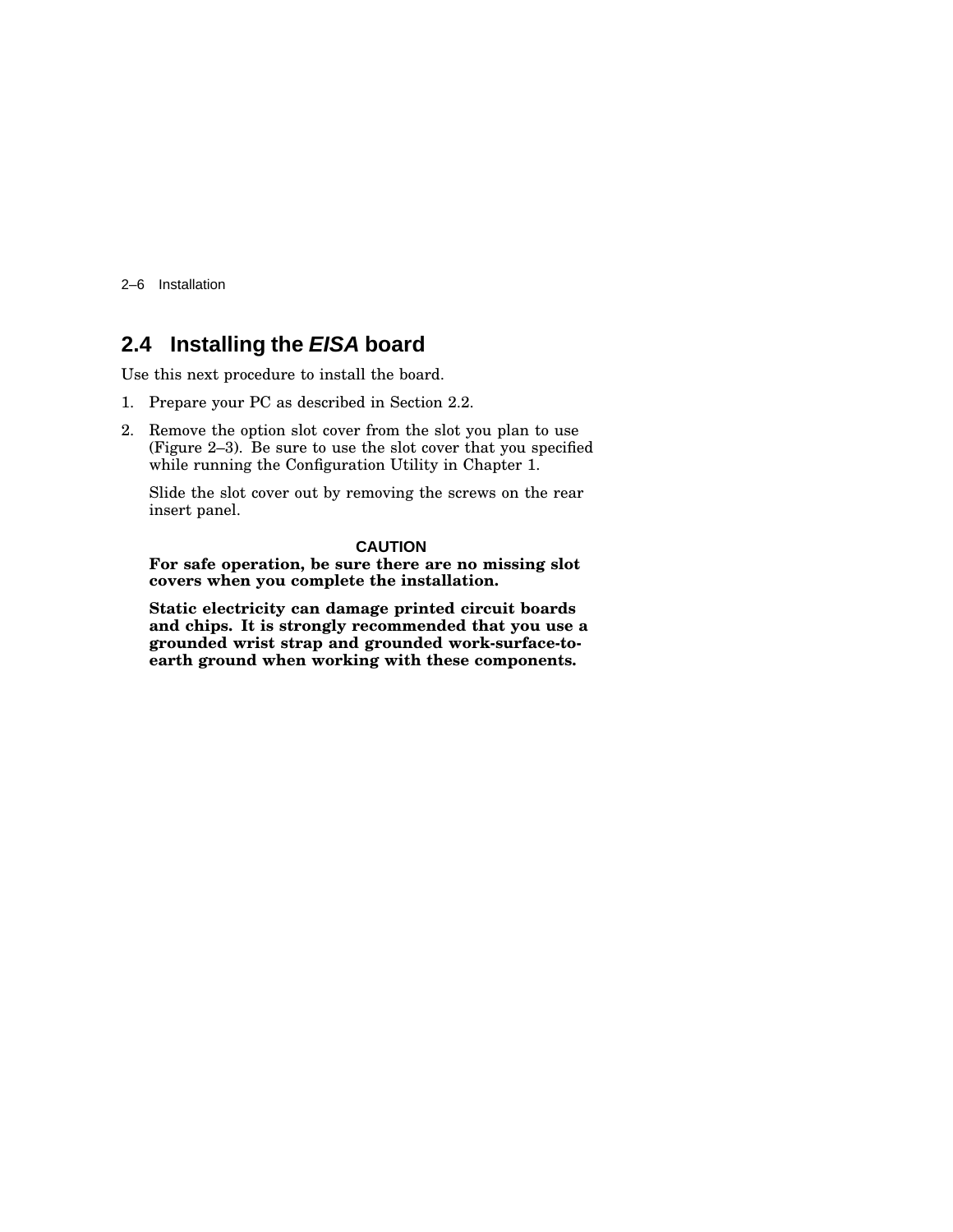Installation 2–7

**Figure 2–3 Removing the Slot Cover**



LJ-00462-TI0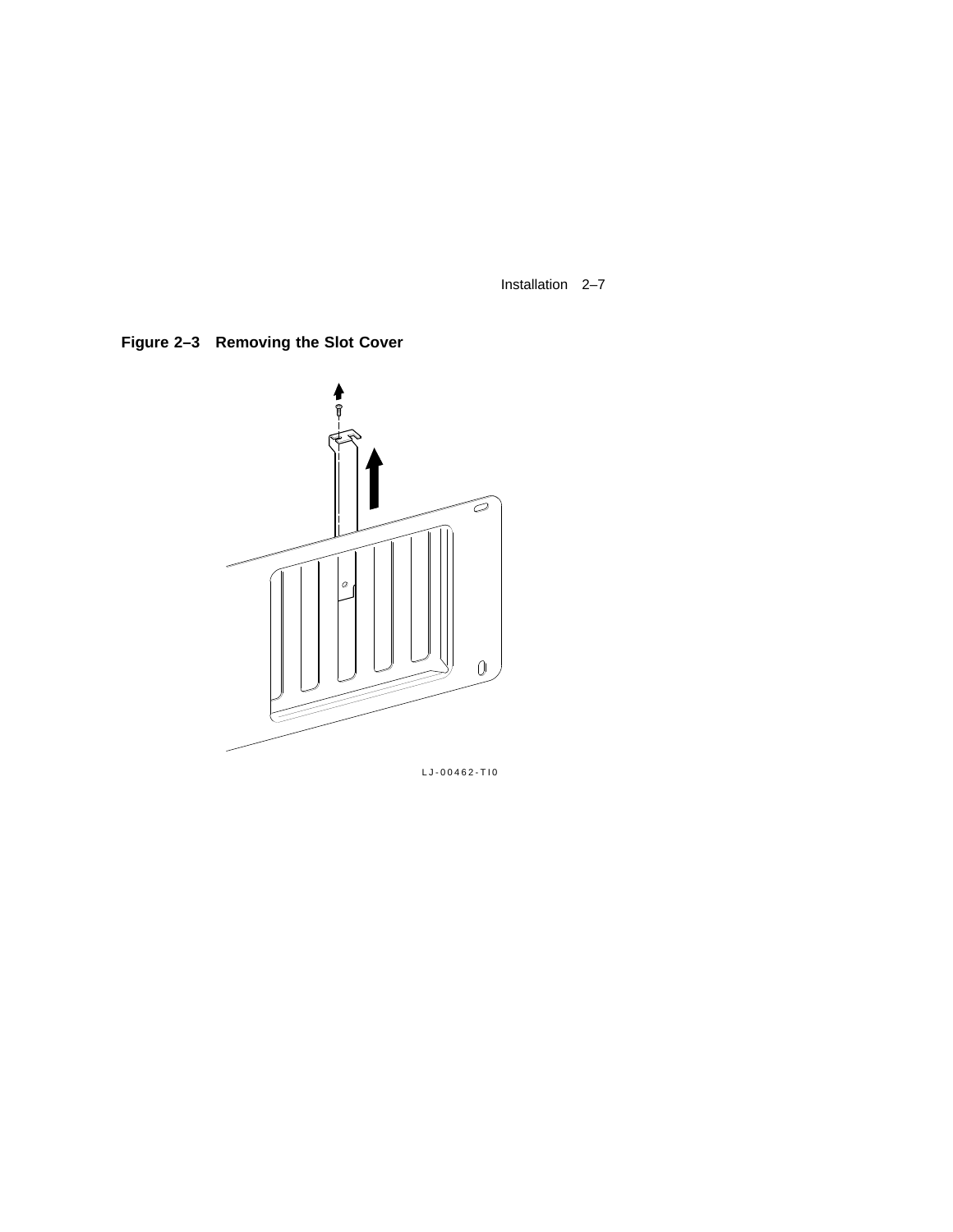2–8 Installation

- 3. Place the board into the option slot (Figure 2–4).
- 4. Firmly press the board into place until it is securely seated.
- 5. Replace the screw on the slot cover.

#### **Figure 2–4 Installing the Board**

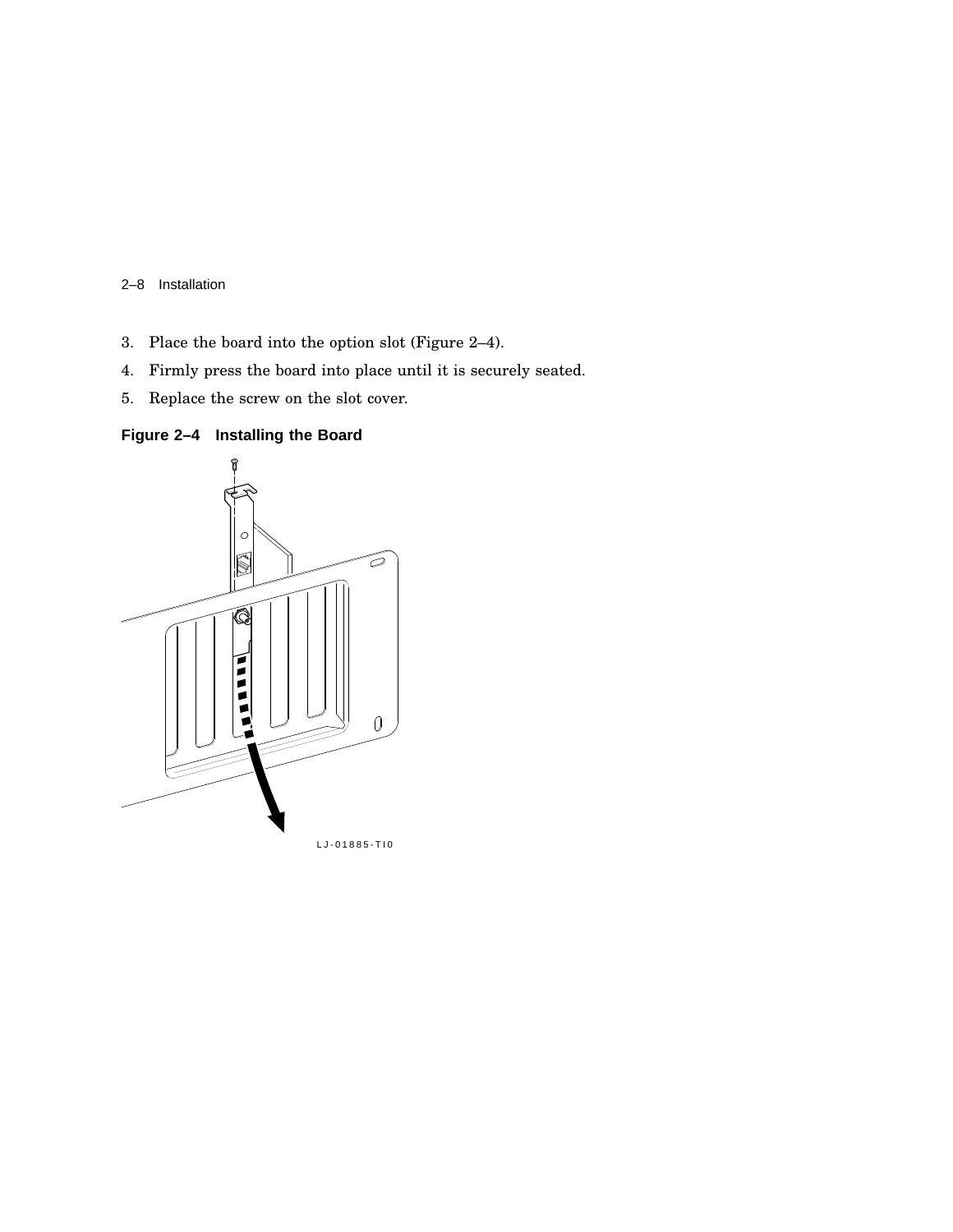Installation 2–9

- 6. Replace the system unit cover (Figure 2–5).
	- a. Slide the cover toward the rear of the system unit.
	- b. Replace the screws at the rear of the system unit.

**Figure 2–5 Replacing the Cover**



- 7. Reconnect all cables and connectors.
	- a. Plug the keyboard connector into the rear of the system unit.
	- b. Connect any option cables and the monitor cable to the rear of the system unit.
	- c. Connect the power cord to the rear of the system unit, then plug the other end into the wall socket.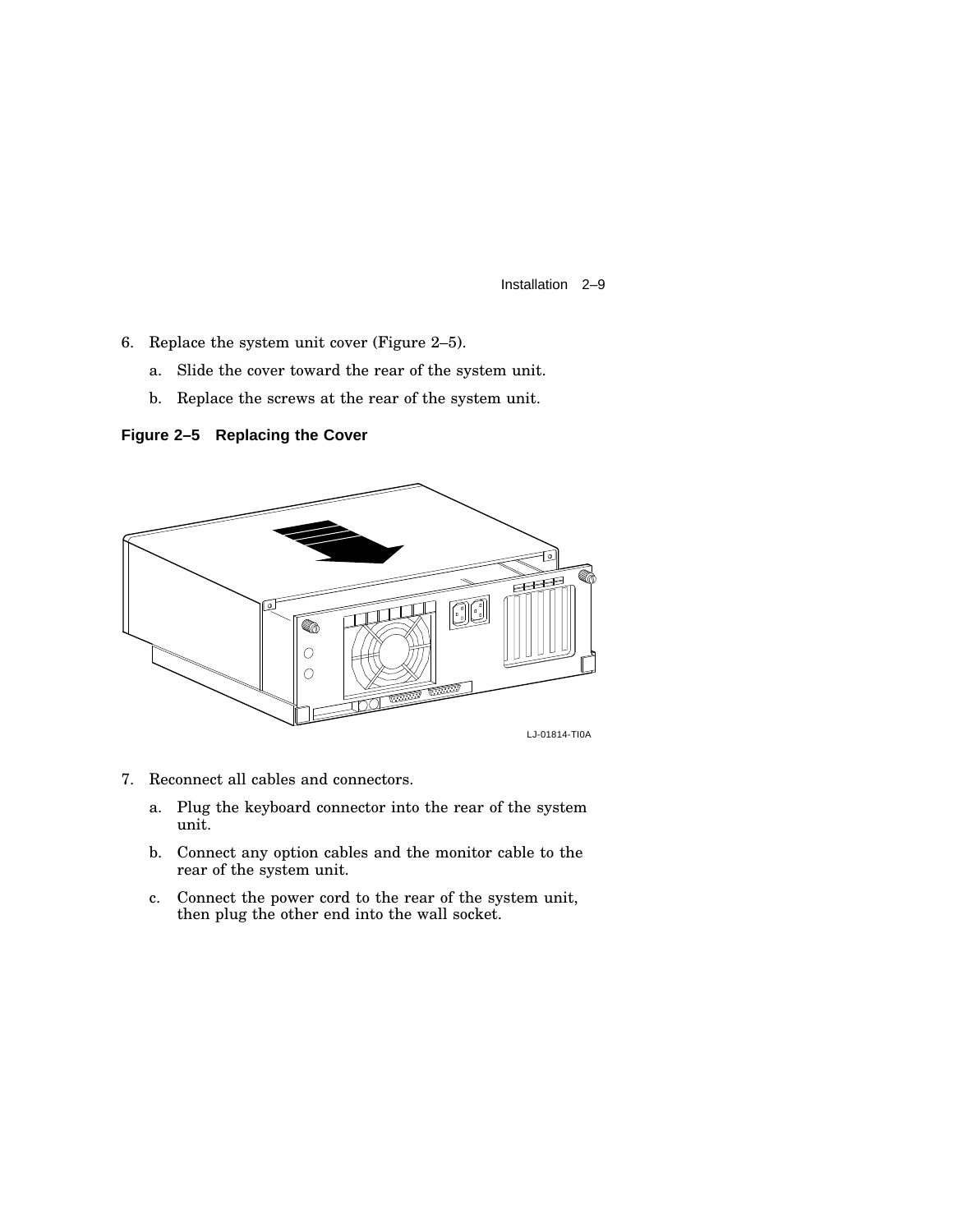2–10 Installation

### **2.5 Running the Power Up Self-Test**

If the *EISA* board contains a diagnostic ROM, a power up self-test runs automatically each time the computer is turned on or reset. There is no on-screen prompt or other information on the screen if the test runs correctly.

If an error code, such as DE422 88H, displays on the screen during the restart process, a self-test error has occurred. Note the error code and refer to Section 3.3.

**NOTE The amber LED on the module comes on during the selftest.**

### **2.6 Connecting to a Network**

Depending on how you configured the *EISA* board in Chapter 1, use one of the following procedures to connect your system to the network.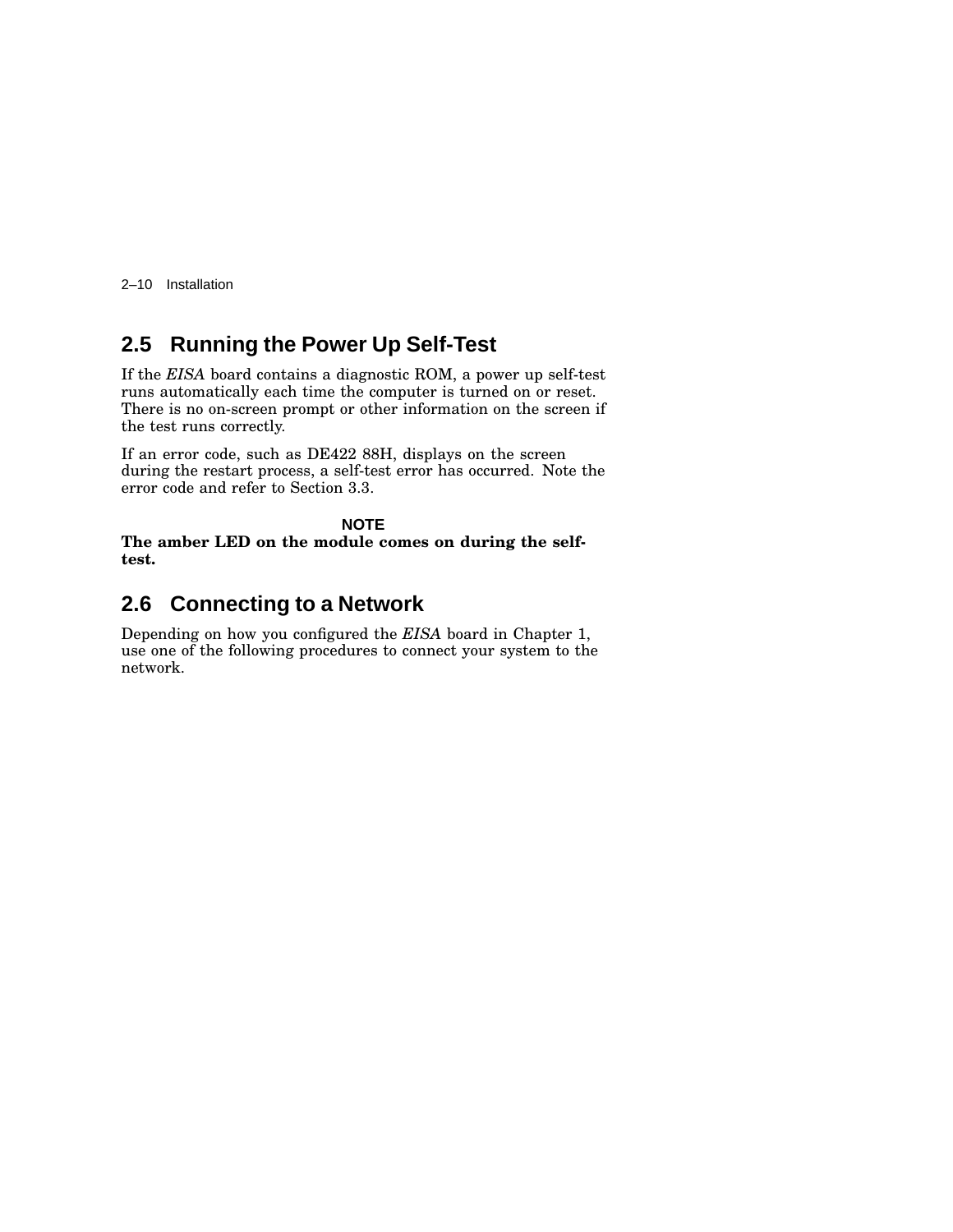Installation 2–11

#### **2.6.1 Connecting the Board to ThinWire Ethernet**

- 1. Plug the ThinWire cable into the ThinWire Ethernet connector.
- 2. Push the Ethernet connector onto the BNC connector on the bottom of the board mounting bracket, then twist the Ethernet connector, locking it into place.

**NOTE When ThinWire is selected, the amber LED on the module comes on when the board detects Ethernet traffic.**





LJ-01890-TI0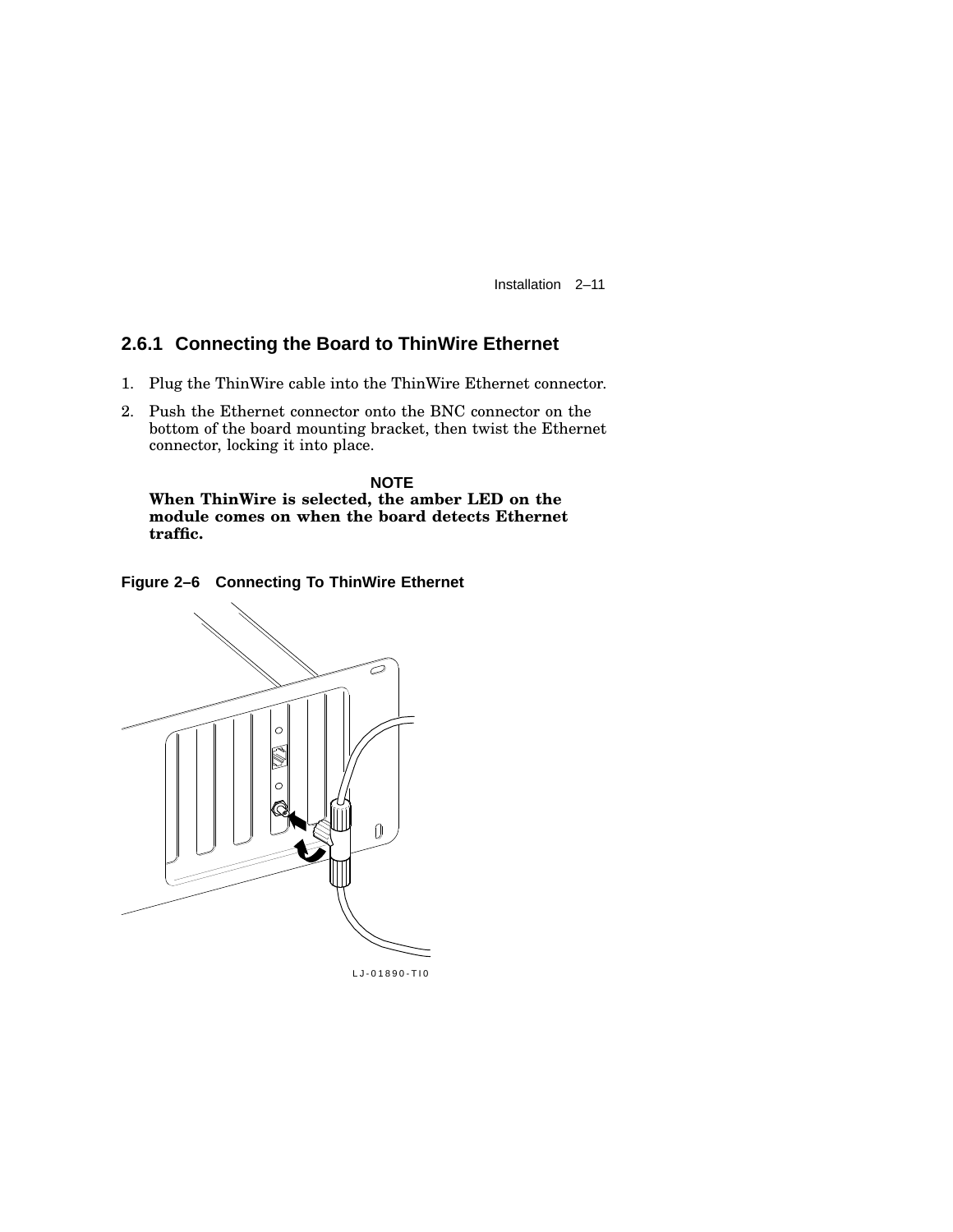2–12 Installation

### **2.6.2 Connecting the Board to Twisted-Pair Ethernet**

1. Plug the Twisted-Pair cable into the Twisted-Pair Ethernet socket (Figure 2–7).

Push the Twisted-Pair cable connector into the connector on the board's mounting bracket until it clicks, locking it into place (Figure 2–7).

**NOTE When Twisted-Pair is selected, the green LED on the module comes one when the board detects link integrity or Ethernet traffic.**

**Figure 2–7 Connecting To Twisted-Pair Ethernet**



LJ-01891-TI0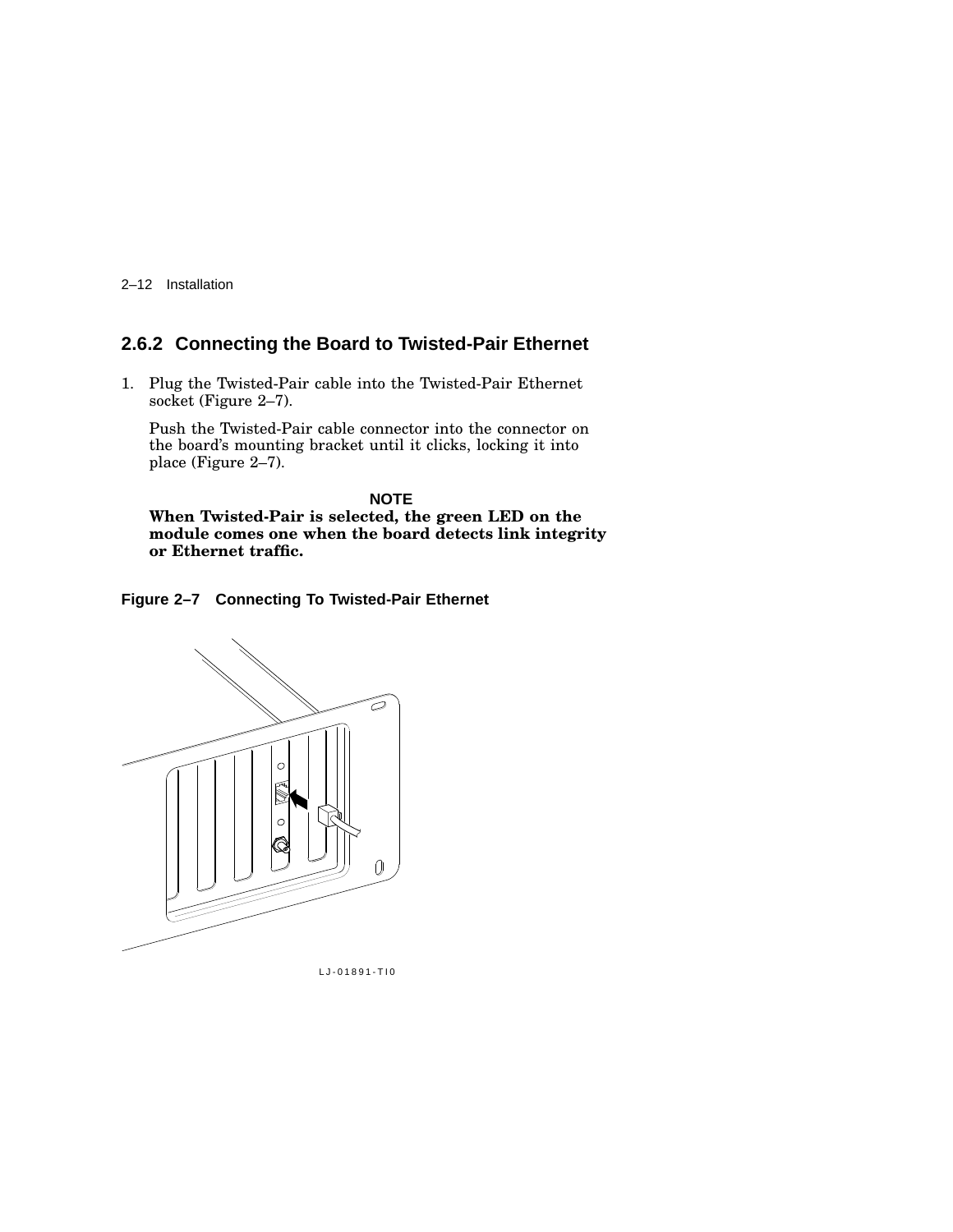Installation 2–13

### **2.7 Installing the Software**

Read the files named "README.TXT" and "RELEASE.NOT" on the installation diskette. These files contain the instructions for loading the *EISA* software drivers, release notes that you could find helpful for the installation, and how to configure your system.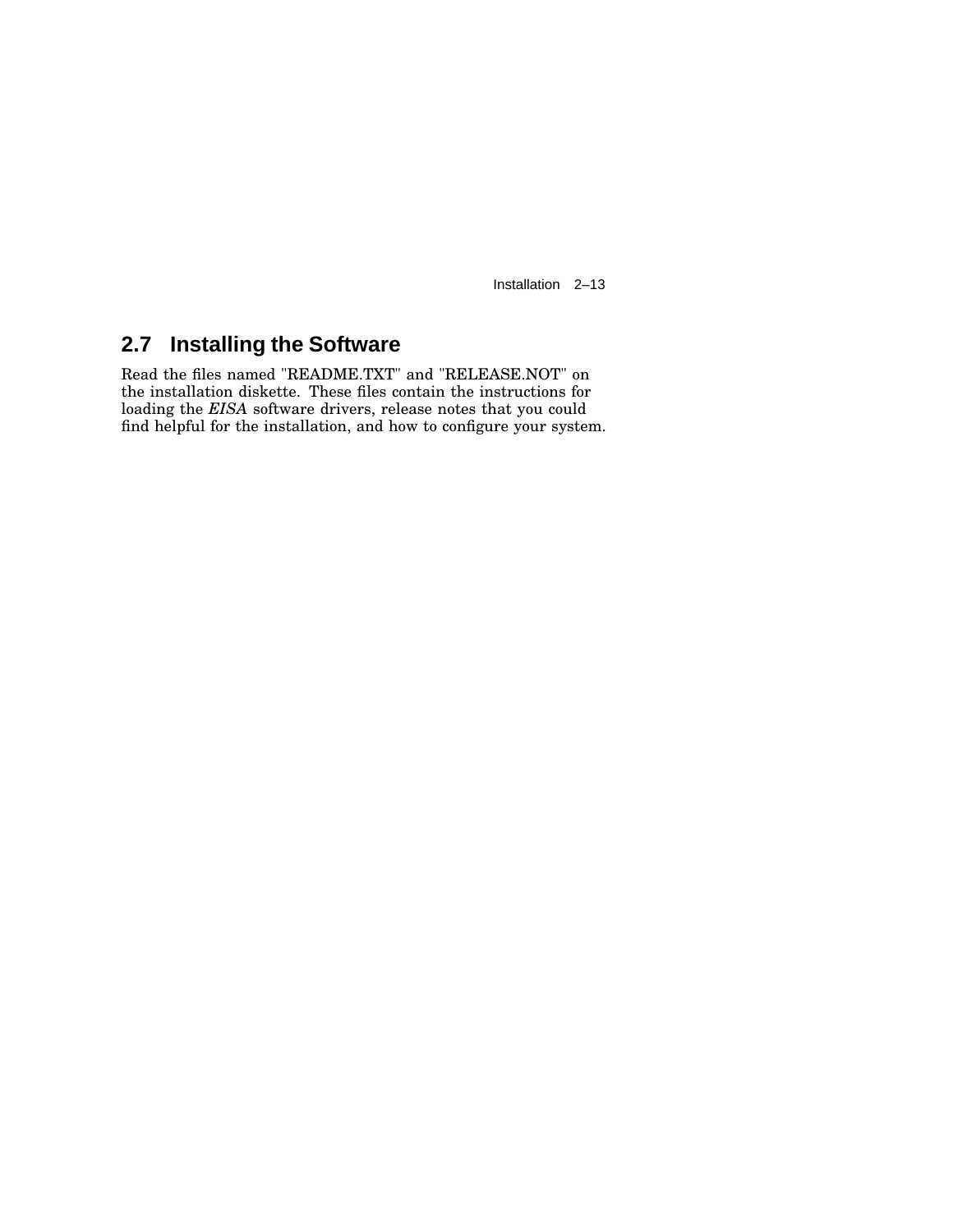## **3 Problem Solving**

This chapter describes problems you could encounter with the DEC EtherWORKS *EISA* board and suggests possible causes and solutions.

### **3.1 Fault Isolation By Symptom**

Table 3–1 describes how to isolate faults by the symptoms that are occurring.

| Symptom                                          | <b>Possible Cause</b>                                                  | Recommended<br>Action                                                                                             |
|--------------------------------------------------|------------------------------------------------------------------------|-------------------------------------------------------------------------------------------------------------------|
| The system is<br>on, but there is<br>no display. | The monitor is not on<br>or it is not connected to<br>the video board. | Be sure the monitor<br>cable is firmly<br>connected to the video<br>board. Set the monitor<br>power switch to ON. |
|                                                  | The board is not seated<br>firmly.                                     | Remove and reinsert<br>the board <b>firmly</b><br>into the option slot<br>(Section 2.3).                          |

**Table 3–1 Fault Isolation By Symptom**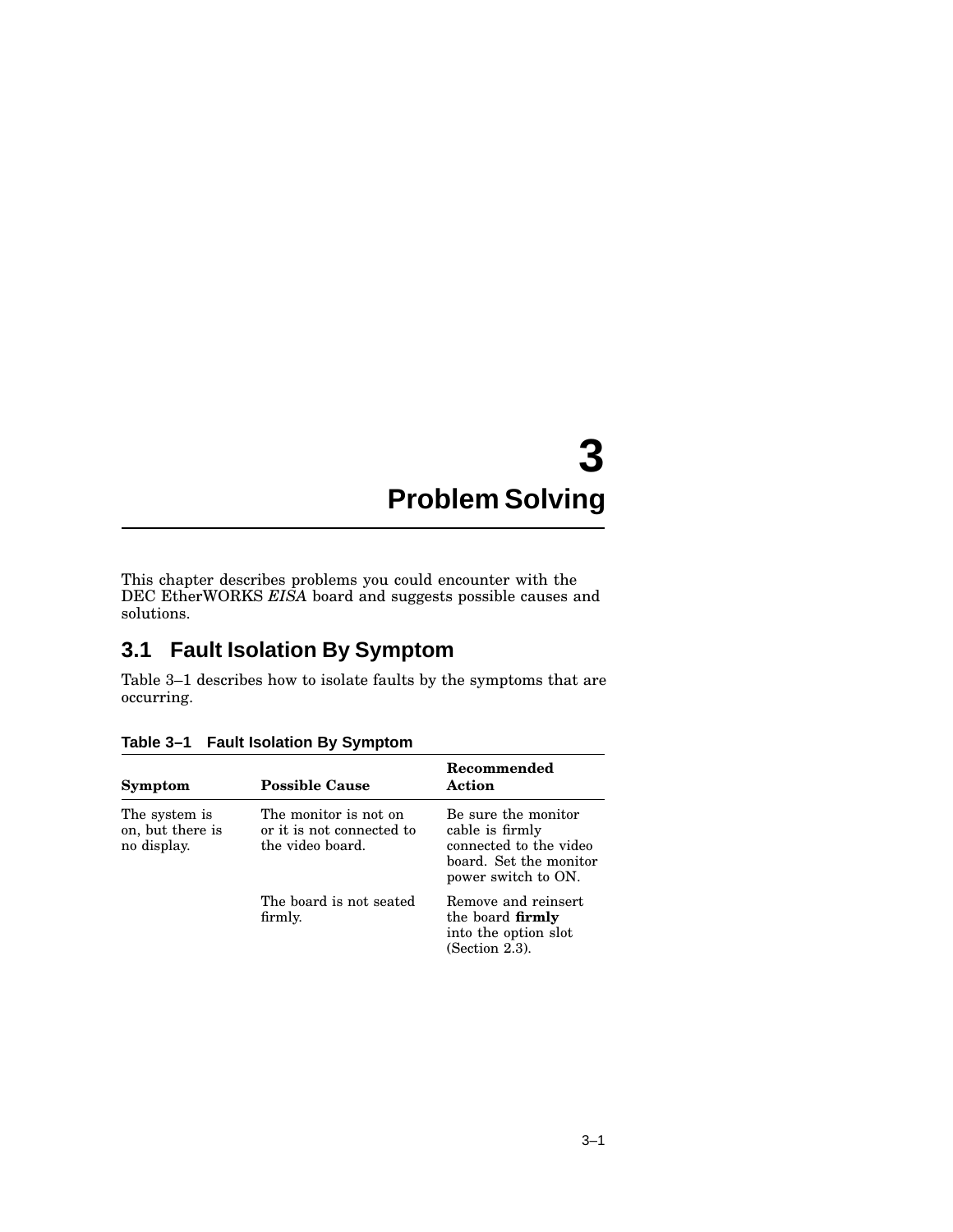### 3–2 Problem Solving

| Symptom                                                                                                                                    | <b>Possible Cause</b>                                                                         | Recommended<br>Action                                                                                                                                                                                                                                       |  |
|--------------------------------------------------------------------------------------------------------------------------------------------|-----------------------------------------------------------------------------------------------|-------------------------------------------------------------------------------------------------------------------------------------------------------------------------------------------------------------------------------------------------------------|--|
|                                                                                                                                            | The memory address<br>setting is incorrect or is<br>causing a conflict with<br>another board. | Check the<br>Configuration Utility<br>set up. An address<br>range conflict could<br>exist between the board<br>and another installed<br>board.                                                                                                              |  |
|                                                                                                                                            | The board is preventing<br>the computer from<br>operating correctly.                          | Disconnect the<br>ThinWire cable or the<br>Twisted-Pair cable from<br>the board. Turn the<br>computer off then on<br>again. If the problem<br>persists, contact your<br>system administrator<br>or authorized service<br>representative.                    |  |
| The system is<br>on, but nothing<br>happens. The<br>green LED is on<br>for longer than<br>30 seconds. The<br>keyboard does<br>not respond. | The board is preventing<br>the CPU from operating<br>correctly.                               | Disconnect the<br>ThinWire cable or<br>the Twisted-Pair cable<br>from the board, then<br>turn the computer off<br>then on again.                                                                                                                            |  |
|                                                                                                                                            | The memory address<br>setting is incorrect or is<br>causing a conflict with<br>another board. | Check the<br>Configuration Utility<br>set up. An address<br>range conflict could<br>exist between the board<br>and another installed<br>board. If the problem<br>persists, contact your<br>system administrator<br>or authorized service<br>representative. |  |

**Table 3–1 (Continued) Fault Isolation By Symptom**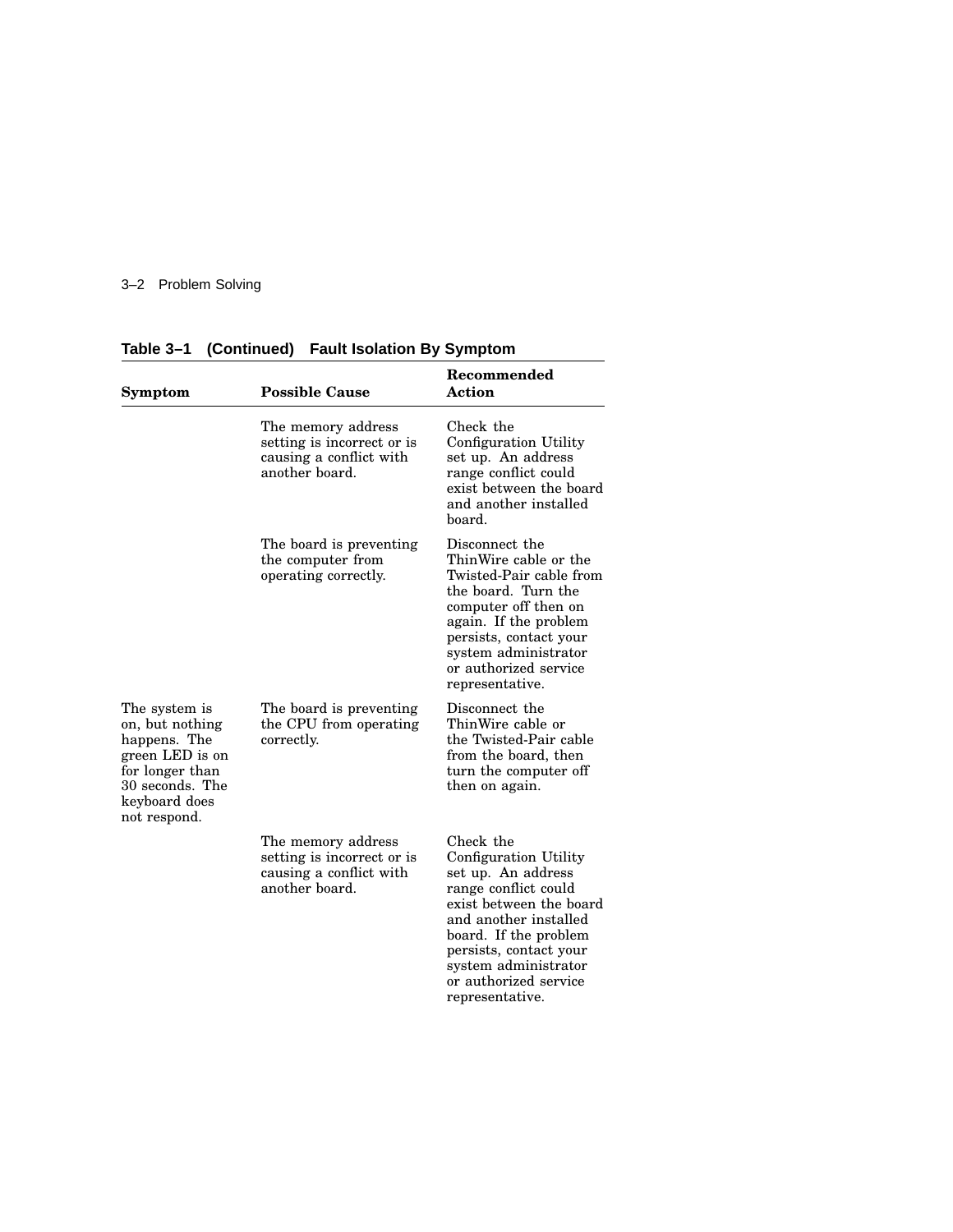Problem Solving 3–3

| Symptom                                                                             | <b>Possible Cause</b>                                                               | Recommended<br><b>Action</b>                                                             |
|-------------------------------------------------------------------------------------|-------------------------------------------------------------------------------------|------------------------------------------------------------------------------------------|
| The system does<br>not boot from<br>the diskette.                                   | The system diskette<br>could be corrupted.                                          | Check the<br>Configuration Utility<br>set up.                                            |
|                                                                                     |                                                                                     | See your system<br>administrator for<br>a bootable system<br>diskette.                   |
| The system does<br>not remote boot.                                                 | The board is not<br>configured for remote<br>boot.                                  | Check the<br>Configuration Utility<br>set up.                                            |
|                                                                                     | The default remote<br>boot time out could be<br>insufficient for a busy<br>network. | Check the<br>Configuration Utility<br>set up.                                            |
|                                                                                     | The Ethernet address is<br>not registered for this<br>address node.                 | Register the board. If<br>the problem persists,<br>contact your system<br>administrator. |
| The system<br>is on, but the<br>network does not<br>start. The green<br>LED is off. | The network interface<br>or remote boot is set<br>incorrectly.                      | Check the shunting<br>plug for the correct<br>setting.                                   |
|                                                                                     | The network cables are<br>loose.                                                    | Check and secure all<br>cables.                                                          |
|                                                                                     | A conflict exists with<br>another board in the<br>system:                           |                                                                                          |
|                                                                                     | • The IRQ settings are<br>incorrect.                                                | Check the<br>Configuration Utility<br>set up.                                            |

### **Table 3–1 (Continued) Fault Isolation By Symptom**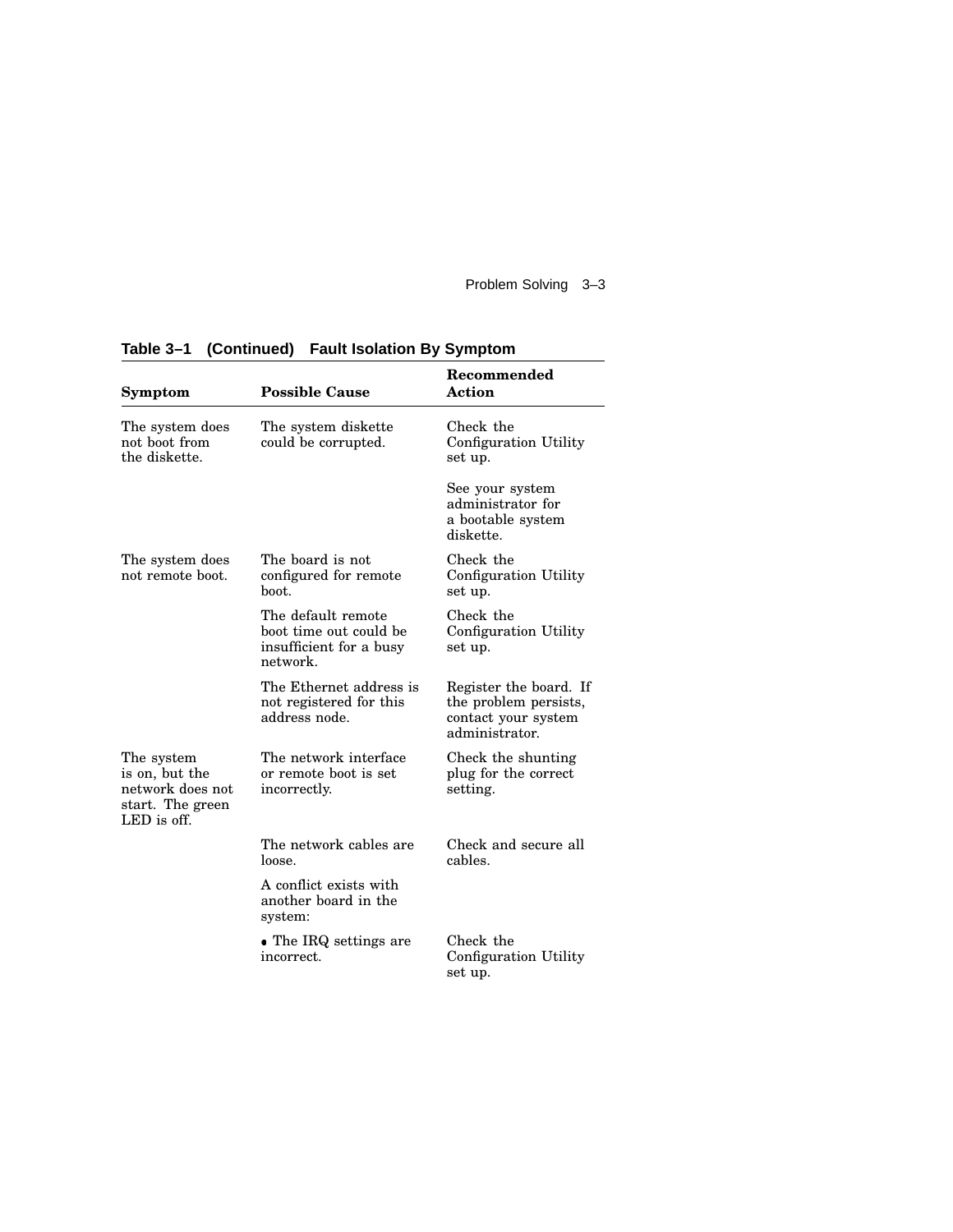### 3–4 Problem Solving

| <b>Possible Cause</b>                                                                                                              | Recommended<br><b>Action</b>                                                                                                                   |  |
|------------------------------------------------------------------------------------------------------------------------------------|------------------------------------------------------------------------------------------------------------------------------------------------|--|
| $\bullet$ The I/O address or<br>the memory address<br>range is incorrect.                                                          | Check the<br>Configuration Utility<br>set up.                                                                                                  |  |
| The Ethernet address is<br>not registered for this<br>address node.                                                                | Register this board. If<br>the problem persists,<br>contact your system<br>administrator.                                                      |  |
| A possible problem<br>exists with the board.                                                                                       | See Table 3–4. Press<br>the F1 key to continue.                                                                                                |  |
|                                                                                                                                    | Replace or reinsert the<br>board and try starting<br>the system again.                                                                         |  |
| The I/O address or the<br>memory address range<br>is set incorrectly, or is<br>causing a conflict with<br>another installed board. | Check the<br>Configuration Utility<br>set up. An address<br>range conflict could<br>exist between the board<br>and another installed<br>board. |  |
| The error code could be<br>a system error code.                                                                                    | See your system<br>owner's manual for<br>additional information.<br>If the problem persists,<br>contact your system<br>administrator.          |  |
|                                                                                                                                    |                                                                                                                                                |  |

**Table 3–1 (Continued) Fault Isolation By Symptom**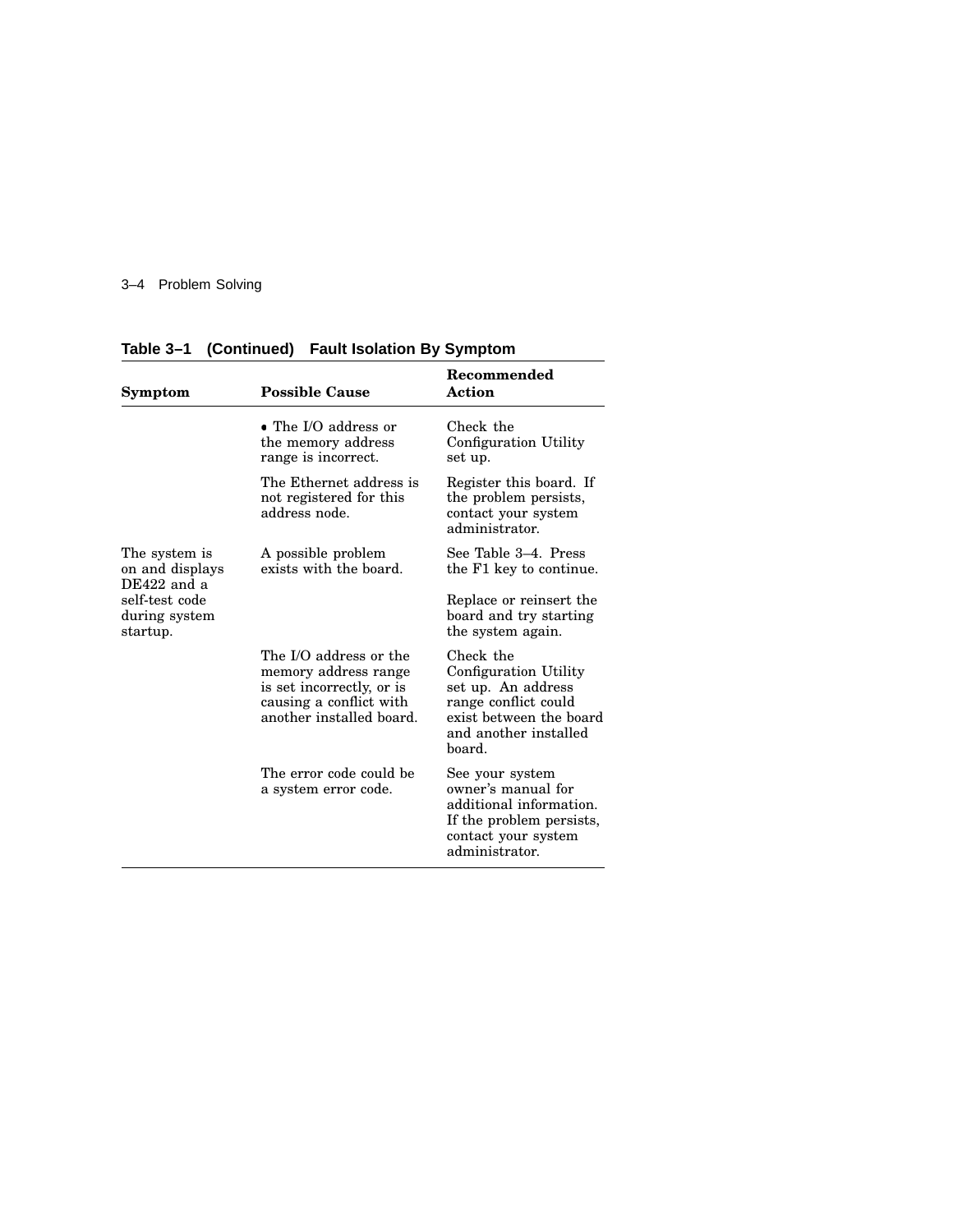Problem Solving 3–5

### **3.2 EISA Board LED Activity**

The *EISA* board has two light emitting diodes (LEDs) that indicate operating status of the board. The next two tables describe the different states of the LEDs and their indications.

**Table 3–2 Amber LED Activity**

| Activity                          | Cause                                                                     | <b>User Action</b> |
|-----------------------------------|---------------------------------------------------------------------------|--------------------|
| On for 20<br>seconds, then<br>off | Normal during self-<br>test.                                              | None.              |
| Stays on after<br>20 seconds      | A fault has occurred<br>and an error number<br>displays on the<br>screen. | See Table 3–4.     |

**Table 3–3 Green LED Activity**

| Activity | Cause                                                                                                                     | <b>User Action</b>                                                                                                                                                                                             |
|----------|---------------------------------------------------------------------------------------------------------------------------|----------------------------------------------------------------------------------------------------------------------------------------------------------------------------------------------------------------|
| On.      | Indicates that the<br>link integrity signal<br>is present.                                                                | None                                                                                                                                                                                                           |
| Blinking | Normal. Indicates<br>that the link<br>integrity is correct<br>and the Twisted-Pair<br>RCV DATA line is<br>receiving data. | None                                                                                                                                                                                                           |
| Off      | There is no receive<br>data packet activity<br>nor any link<br>integrity signal.                                          | If a problem exists receiving<br>data, see Table 3–4 for other<br>symptoms and recommended<br>action. Verify that the<br>repeater and the board are<br>operating correctly and that<br>the cabling is correct. |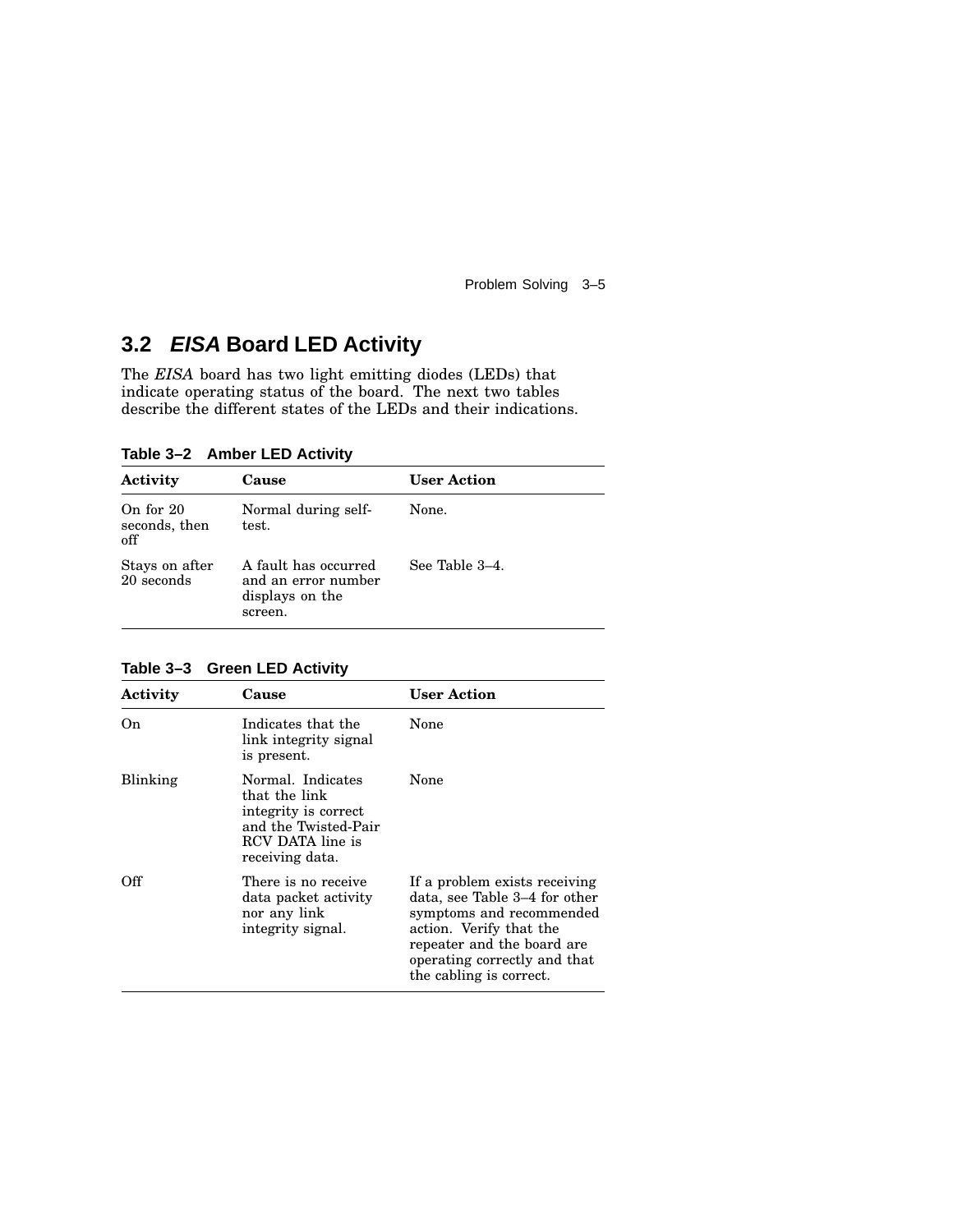3–6 Problem Solving

### **3.3 Recovering From Self-Test Errors**

Self-test errors can occur at system startup. Table 3–4 lists the *EISA* board self-test error codes, their possible cause, and recommended action. To recover from some errors, try pressing the F1 function key to resume system operation.

#### **NOTE Although the board detects an error and is not operating, you can still use your personal computer.**

| Error | <b>Description</b>               | <b>Recommended Action</b>                                                                                                                                            |
|-------|----------------------------------|----------------------------------------------------------------------------------------------------------------------------------------------------------------------|
| 80H   | Memory access conflict           | Check the Configuration Utility<br>set up for a conflict with another<br>board.                                                                                      |
| 81H   | Data path error                  | Check the Configuration Utility<br>set up for a conflict with another<br>board. If the problem continues,<br>call your Digital authorized<br>service representative. |
| 82H   | Address test conflict            | Check the Configuration Utility<br>set up for a conflict with another<br>hoard.                                                                                      |
| 83H   | RAM test conflict.               | Check the Configuration Utility<br>set up for a conflict with another<br>board.                                                                                      |
| 84H   | Ethernet ROM CRC<br>error        | Check the Configuration Utility<br>set up for a conflict with another<br>board. If the problems continues<br>call your Digital authorized<br>service representative. |
| 85H   | NI_CSR error                     | Call your Digital authorized<br>service representative.                                                                                                              |
| 86H   | LANCE internal register<br>error | Check the Configuration Utility<br>setup.                                                                                                                            |

**Table 3–4 Self-Test Error Codes**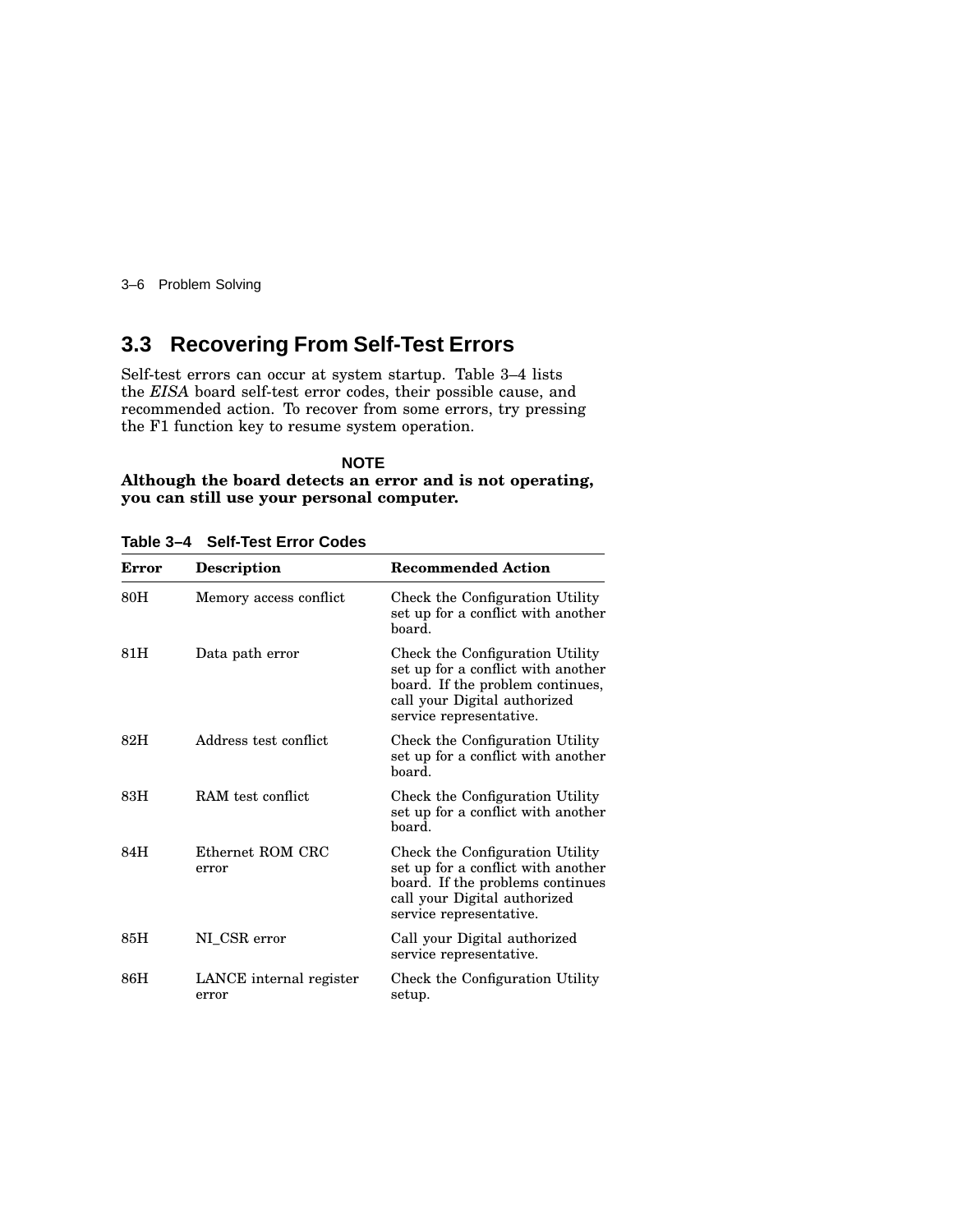Problem Solving 3–7

| Error | <b>Description</b>               | <b>Recommended Action</b>                                                                                                                                            |
|-------|----------------------------------|----------------------------------------------------------------------------------------------------------------------------------------------------------------------|
| 87H   | LANCE initialization<br>error    | Call your Digital authorized<br>service representative.                                                                                                              |
| 88H   | LANCE interrupt error            | Check the Configuration Utility<br>set up.                                                                                                                           |
| 89H   | NI CSR mask test error           | Call your Digital authorized<br>service representative.                                                                                                              |
| 8AH   | LANCE internal<br>loopback error | Call your Digital authorized<br>service representative.                                                                                                              |
| 8BH   | LANCE collision error            | Call your Digital authorized<br>service representative.                                                                                                              |
| 8CH   | LANCE CRC error                  | Call your Digital authorized<br>service representative.                                                                                                              |
| 8DH   | Swap RAM test error              | Call your Digital authorized<br>service representative.                                                                                                              |
| 8EH   | Shadow RAM enable<br>error       | Call your Digital authorized<br>service representative.                                                                                                              |
| 8FH   | Multiple IRQ error               | Check the Configuration Utility<br>set up for a conflict with another<br>board. If the problem continues,<br>call your Digital authorized<br>service representative. |
| 90H   | Cannot distinguish card<br>type  | Call your Digital authorized<br>service representative.                                                                                                              |
| 91H   | Hi MEM test error                | Call your Digital authorized<br>service representative.                                                                                                              |

**Table 3–4 (Continued) Self-Test Error Codes**

.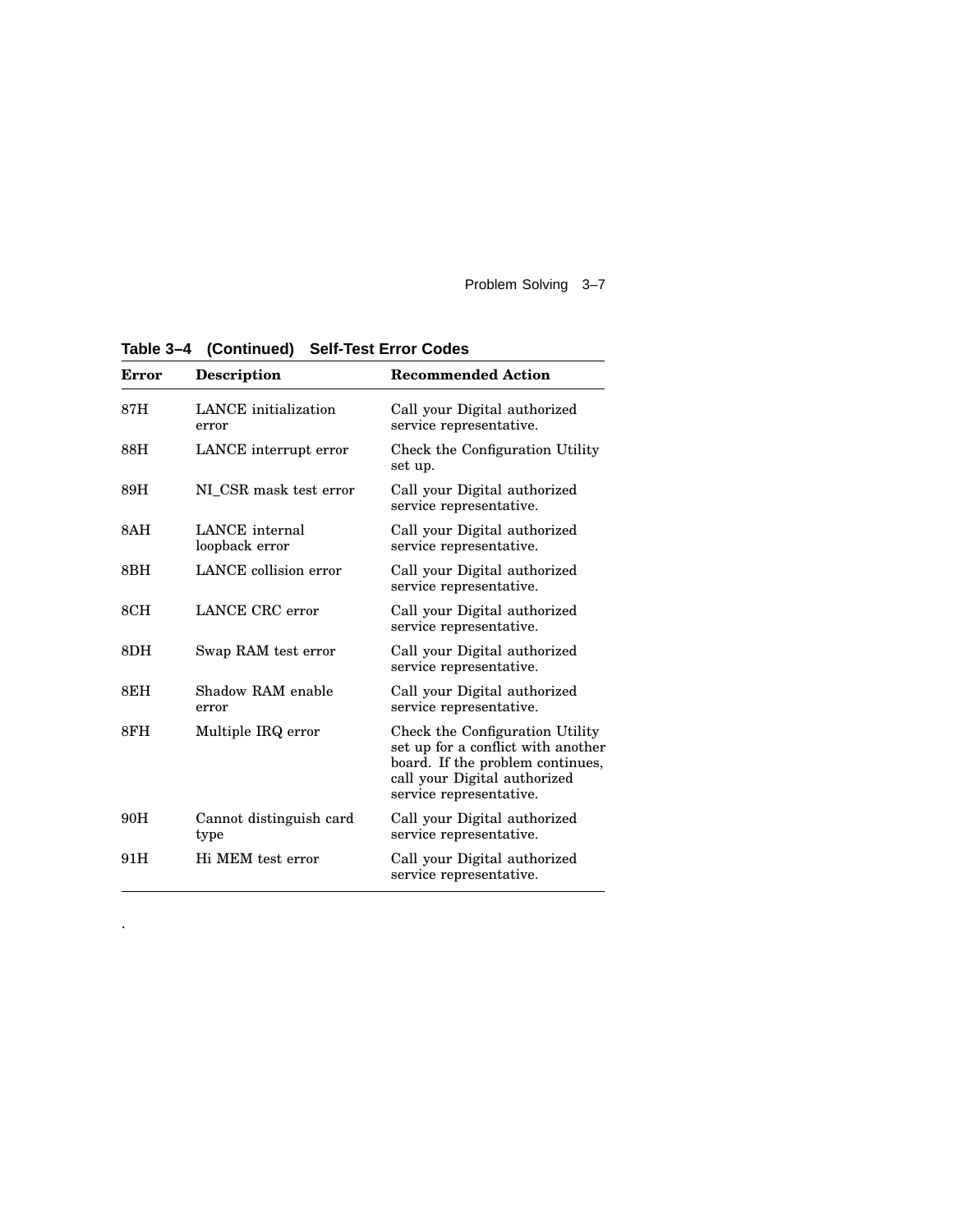## **A General Information**

### **A.1 Introduction**

The DEC EtherWORKS *EISA* board lets you integrate compatible personal computers into a network. After installing an *EISA* board, you can use various network software products to integrate the computer into a network.

You can connect the board to either a Twisted-Pair network or a ThinWire network. You cannot, however, connect the board to both kinds of networks at the same time.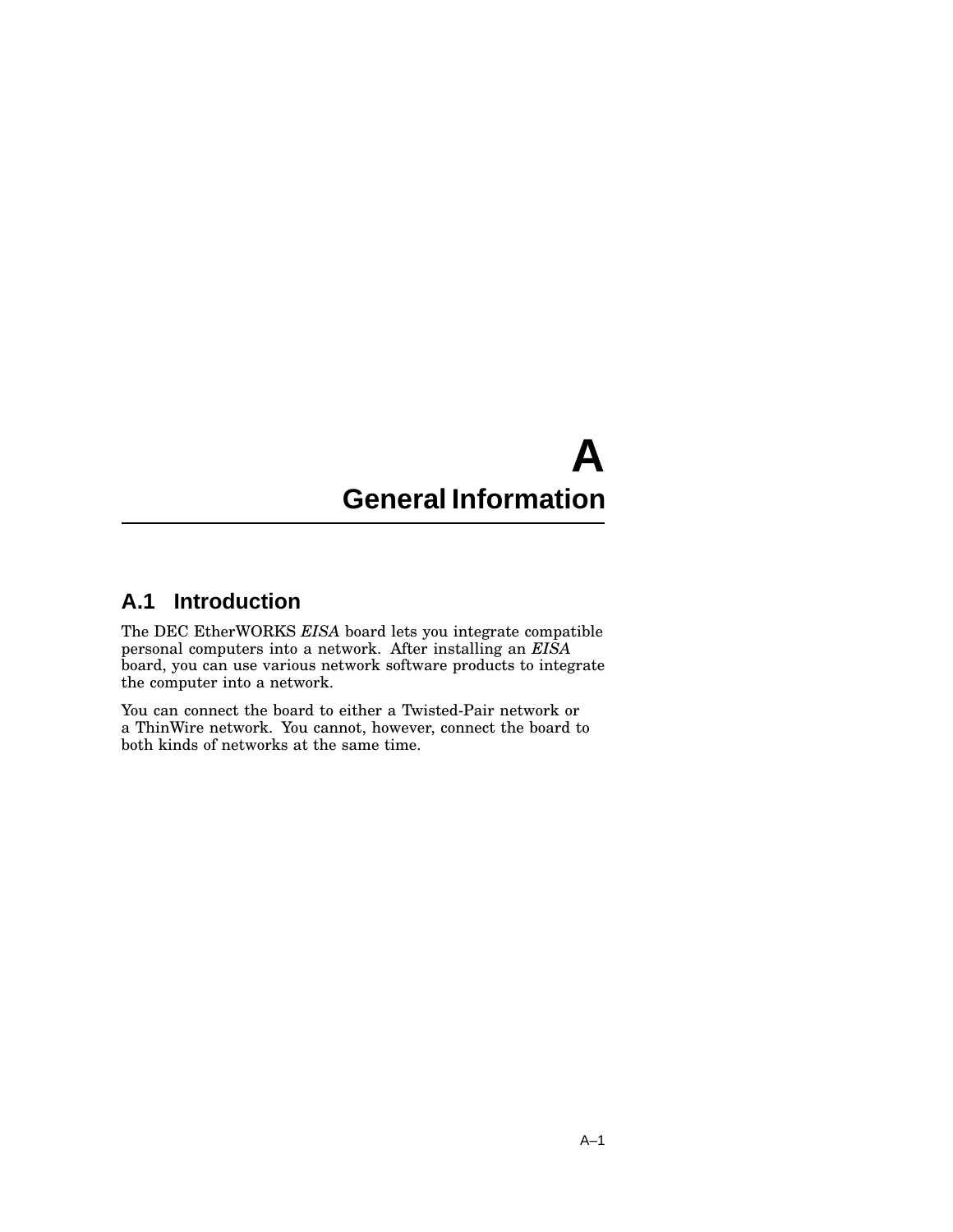A–2 General Information

### **A.2 Physical Description**

The board is an EISA form-factor printed circuit board that uses the full 32-bit bus data path interface.

The board measures  $11.05$  cm  $(4.42 \text{ in}) \times 30$  cm  $(12 \text{ in})$ , and is constructed using four-layer circuit card technology with two signal layers, two power/ground layers, and 6/10-mil circuit etch.

#### **A.2.1 Functional Components**

The major functional components on the board are:

- EISA bus interface and support registers
- Ethernet network protocol controller (LANCE)
- 10BaseT Twisted Pair Ethernet (RJ45 connector) network interface
- 10Base2 ThinWire Ethernet (coax) network interface
- 32-bit wide 128 KB Network buffer RAM
- Diagnostics and network remote boot firmware ROM (optional)
- Ethernet address ROM

#### **A.2.2 LEDs**

There are two light emitting diodes (LEDs) on the mounting bracket that display the operating status of the board. The amber LED comes on during power-up testing and stays on if the test discovers a fault. The green LED, when on, indicates normal network activity. Chapter 3 contains additional information about the LEDs.

#### **A.2.3 Environmental Requirements**

The environmental (temperature and humidity) requirements for the board are the same as for your personal computer.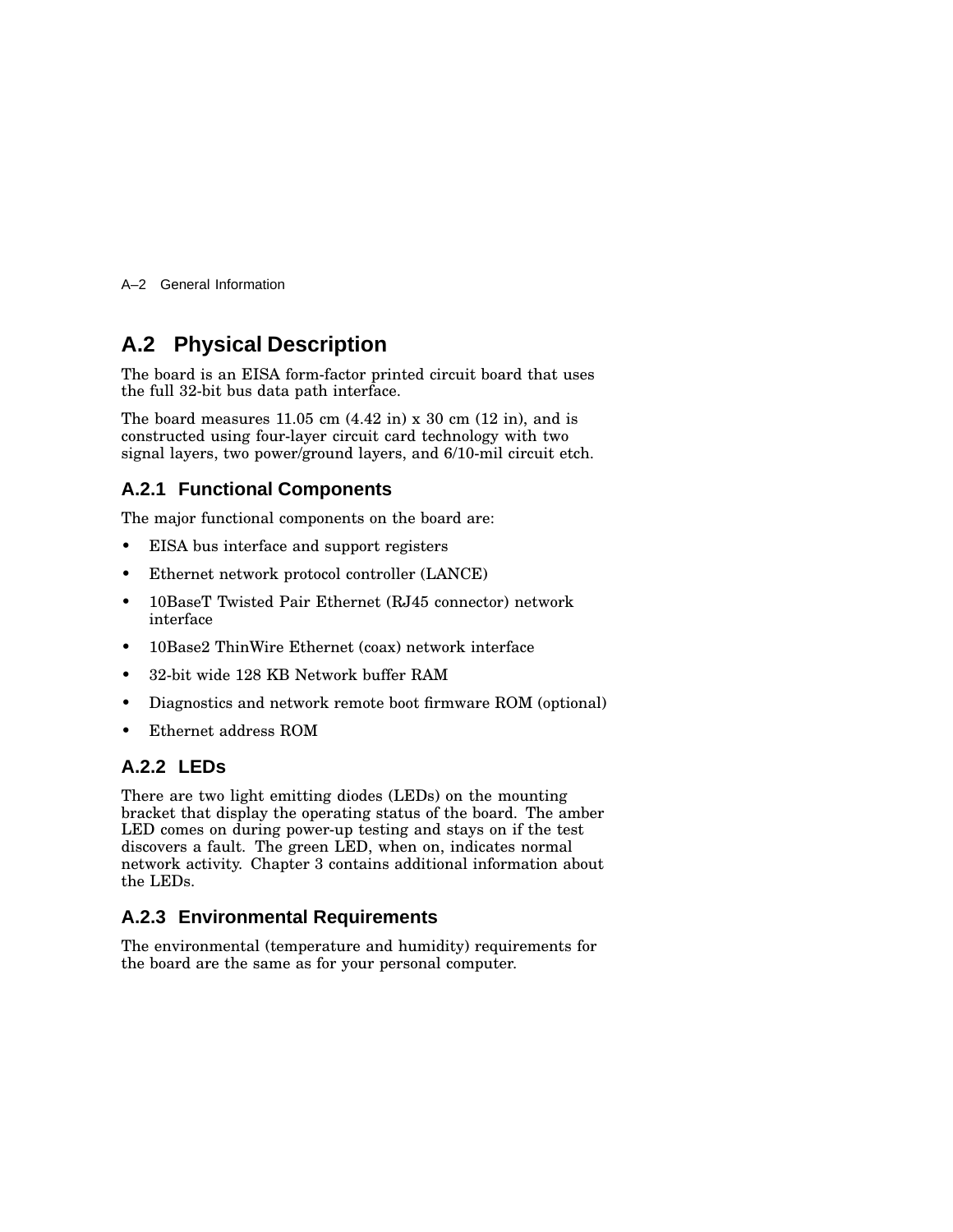General Information A–3

### **A.3 System Specifications**

Table A–1 lists the system specifications of the *EISA* board.

| <b>Memory Buffer Size</b>         | Memory Addressing Range <sup>1</sup>                               |  |
|-----------------------------------|--------------------------------------------------------------------|--|
| 64 KB                             | 0D0000H-0DFFFFH<br>0E0000H-OEFFFFH<br>0C0000H-0CFFFFH              |  |
| 32 KB                             | 0D8000H-0DFFFFH<br>0C8000H-0CFFFFH<br>0E8000H-0EFFFFH              |  |
| I/O Address Assignments           |                                                                    |  |
| I/O                               | $0ZCOO-0ZCOF2$<br>$0ZC80-0ZC84^2$                                  |  |
| <b>Interrupt Request</b>          | <b>Available Selections</b>                                        |  |
| Interrupt request (IRQ) line      | $IRQ5$ (default), $IRQ9$ , $IRQ10$ , $IRQ11$                       |  |
| Power<br>Requirements:            | Twisted-Pair: 12 watts (maximum)<br>ThinWire: 15.6 watts (maximum) |  |
| DC Amps $@+5V: 2.4 A (maximum)$   |                                                                    |  |
| DC Amps $@+12V: 0.30 A (maximum)$ |                                                                    |  |
| Bus Loads: 1 FTTL                 |                                                                    |  |

**Table A–1 System Specifications**

#### **PC Operating Environment**

Temperature (at sea level)  $15^\circ$  -  $32^\circ$  C ( $59^\circ$  -  $90^\circ$  F)

<sup>1</sup>Some PCs do not support the E0000 - EFFFF or E8000 - EFFFF address ranges; check your PC manual for this information.

 $^2\mathrm{The}$   $^{\circ}\mathrm{Z}^{\circ}$  indicates the number of the slot.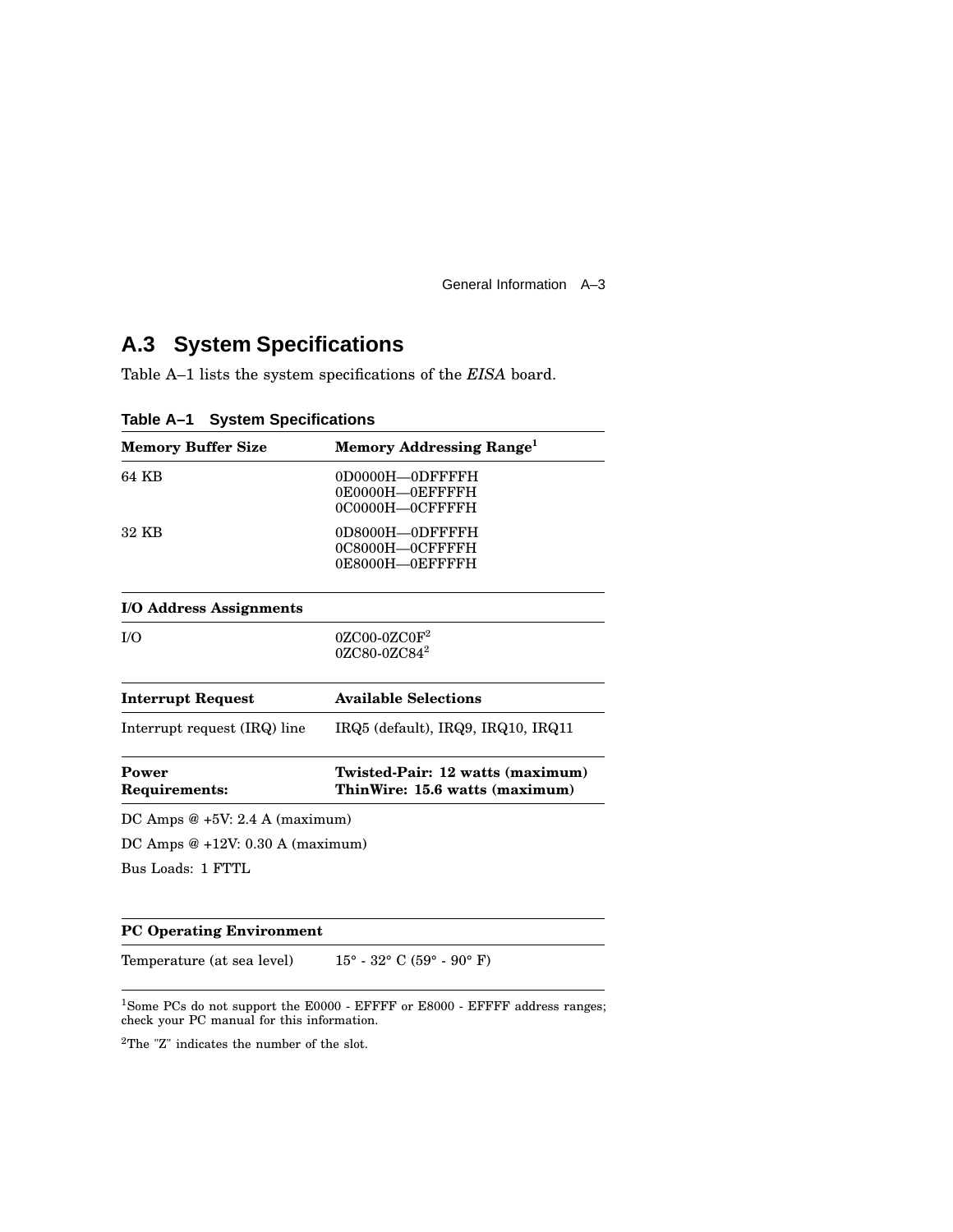A–4 General Information

| Table A-1 (Continued) System Specifications |  |  |
|---------------------------------------------|--|--|
|---------------------------------------------|--|--|

| <b>PC Operating Environment</b> |                                  |  |
|---------------------------------|----------------------------------|--|
| Relative humidity               | $8\%$ to $80\%$ (non-condensing) |  |
| Radiated emissions              | FCC Class B<br>VDE Class B       |  |

#### **CAUTION**

**When adding any boards to your computer, verify that the combined power (wattage) required for all boards in your computer does not exceed the power supply rating. Check your PC documentation for this information.**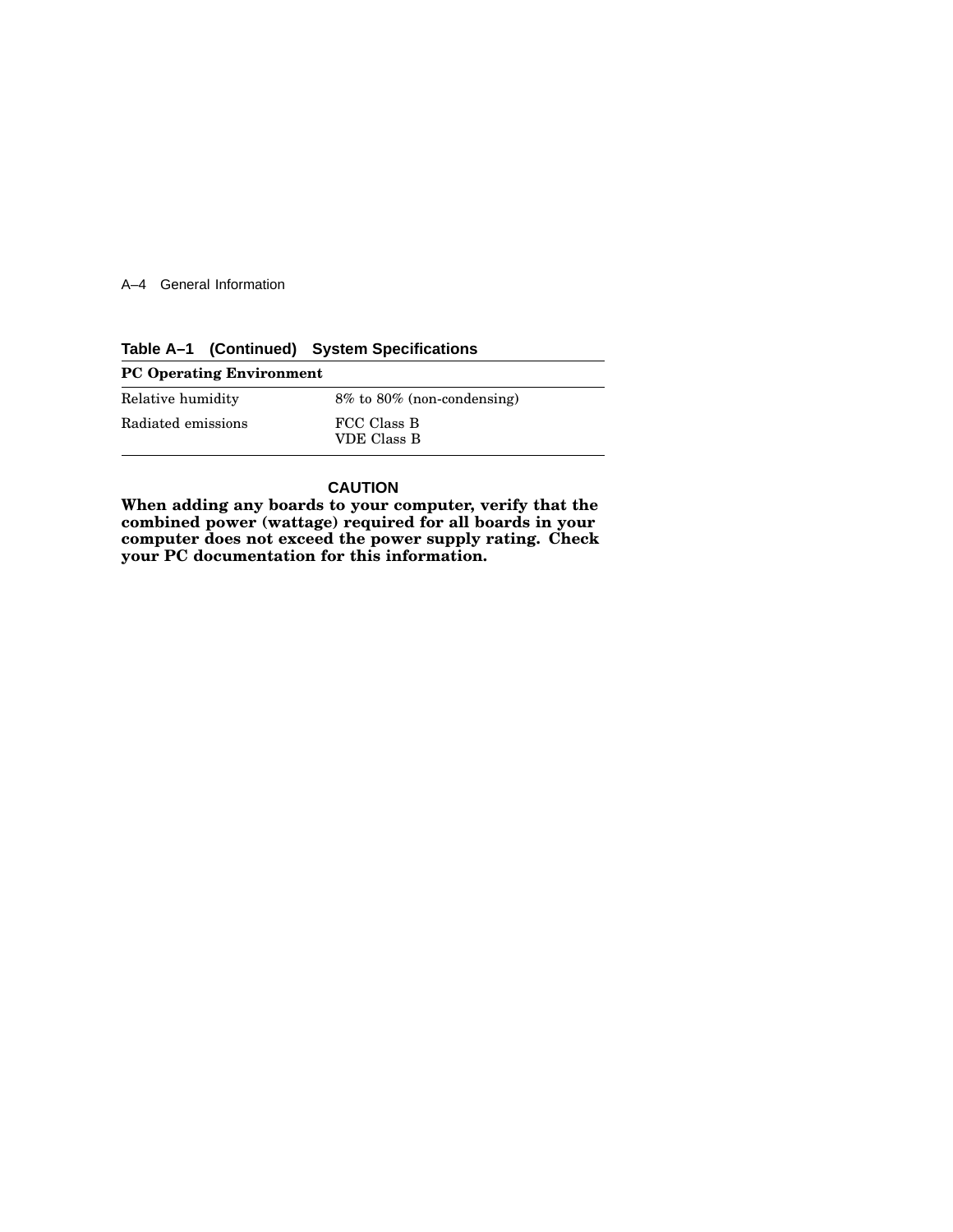## **B Cable Specifications**

### **B.1 Cabling Requirements**

Make sure you have a cable to connect the DEC EtherWORKS *EISA* board as planned. You need to consider the following types of cable connections:

- Twisted-Pair cable—such as PN BN24F, BN25G, or BN26K.
	- BN24F Unshielded Twisted-Pair office cable with crossover (4-conductor, 2-twisted pair) to connect a DE422 to another DE422, or a DE422 to an office plate from a DECrepeater 350.
	- BN25G or BN26K Point-to-point unshielded Twisted-Pair patch cable to connect a DE422 to an office plate from a DECrepeater 90T.
- ThinWire cable—such as PN BNE4G-02, and a ThinWire T-Connector such as H8223-00/CDA, and a ThinWire terminator such as H8225-00/CDA, to connect the DE422 to the office wall plate or to DECrepeater 90C.

For configuration planning, refer to the *DECconnect System Planning and Configuration Guide* (PN EK-DECSY-CG).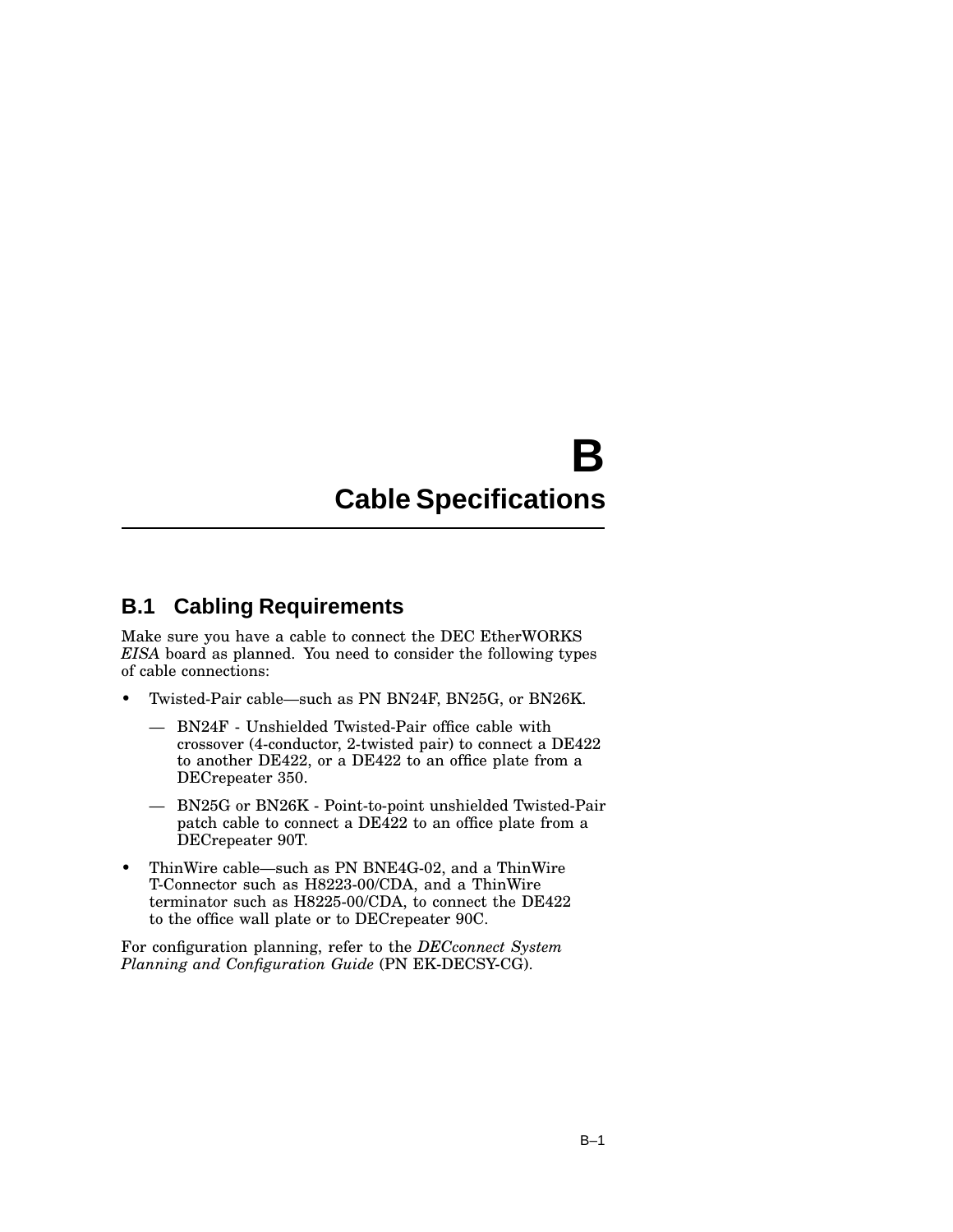B–2 Cable Specifications

### **B.1.1 Unshielded Twisted-Pair Cable Requirements**

| Requirement                             | <b>Description</b>                                                                                                               |
|-----------------------------------------|----------------------------------------------------------------------------------------------------------------------------------|
| Wire specification                      | 22-24 gauge wire, solid copper                                                                                                   |
| Cable supported                         | DECconnect Twisted-Pair data cable, AT&T<br>Type C or D, IBM Type 3, or Northern Telecom<br>4 pair unshielded Twisted-Pair cable |
| Cable length                            | 90 m (296 ft) typical maximum from wiring<br>closet or Satellite Equipment Room to office.                                       |
| DC Resistance per<br>conductor, maximum | .094Q/m (28.6Q/1000 ft)                                                                                                          |
| Impedance at 5 MHz                      | 100 $\Omega$                                                                                                                     |

### **B.1.2 Card Connector Pinning (RJ45)**

If you are using your *EISA* board to connect 10BaseT Twisted-Pair networks, the connector has the following pin signals. (See Figure B–1).

| <b>Pin Number</b> | <b>Signal Name</b> |
|-------------------|--------------------|
| $\mathbf{1}$      | Transmit $+$       |
| $\mathbf{2}$      | Transmit -         |
| 3                 | Receive +          |
| $\overline{4}$    | NC (no connection) |
| 5                 | NC (no connection) |
| 6                 | Receive -          |
| 7                 | NC (no connection) |
| 8                 | NC (no connection) |